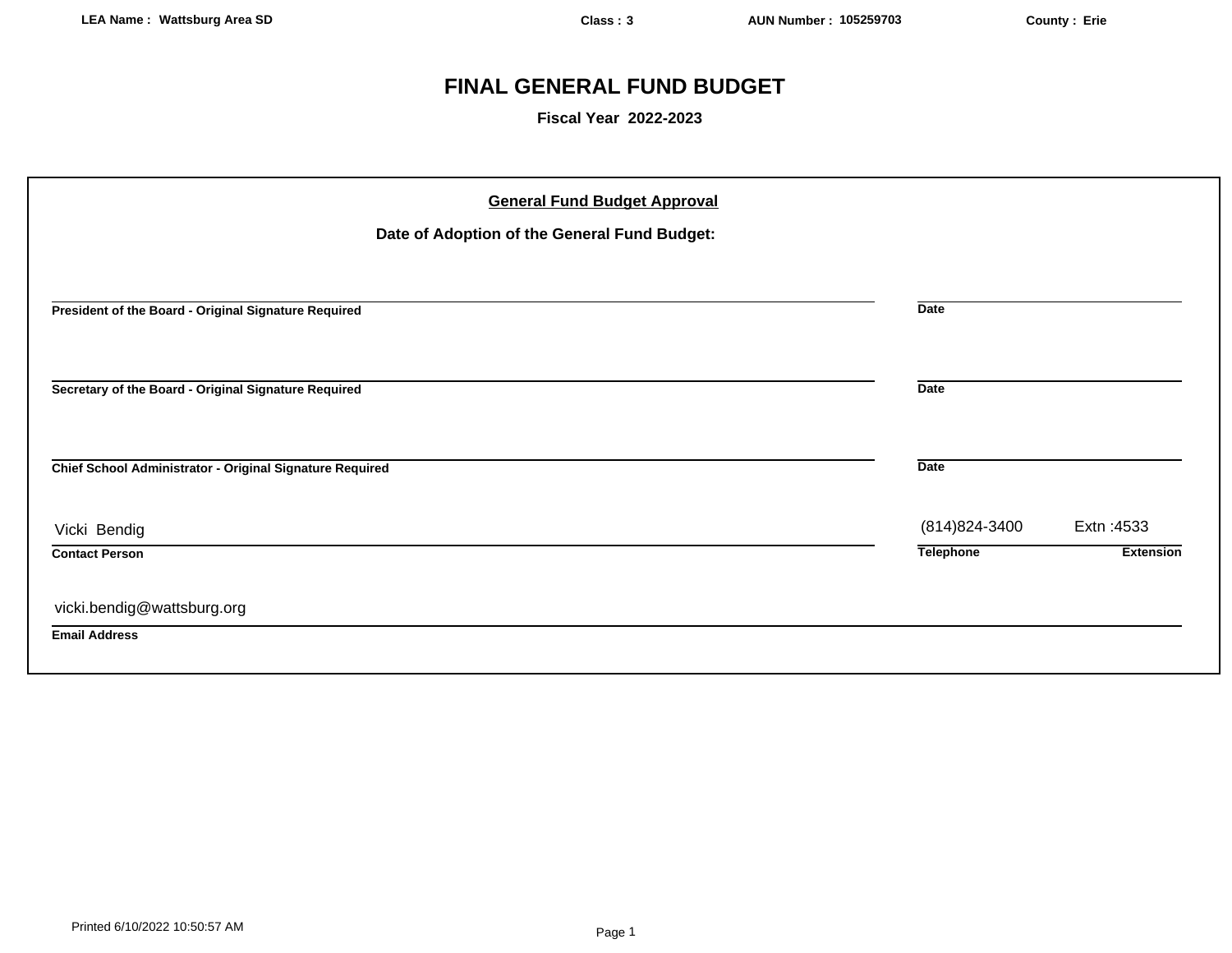# **CERTIFICATION OF ESTIMATED ENDING FUND BALANCE FROM 2022-2023 GENERAL FUND BUDGET**

24 PS 6-688

(10/2010)

| <b>SCHOOL DISTRICT:</b> | COUNTY: | AUN:      |
|-------------------------|---------|-----------|
| Wattsburg Area SD       | Erie    | 105259703 |

No school district shall approve an increase in real property taxes unless it has adopted a budget that includes an estimated, ending unreserved undesignated fund balance (unassigned) less than the specified percentage of its total budgeted expenditures:

| <b>Total Budgeted Expenditures</b>    | <b>Fund Balance % Limit</b><br>(less than) |
|---------------------------------------|--------------------------------------------|
| Less Than or Equal to \$11,999,999    | 12.0%                                      |
| Between \$12,000,000 and \$12,999,999 | 11.5%                                      |
| Between \$13,000,000 and \$13,999,999 | 11.0%                                      |
| Between \$14,000,000 and \$14,999,999 | 10.5%                                      |
| Between \$15,000,000 and \$15,999,999 | 10.0%                                      |
| Between \$16,000,000 and \$16,999,999 | 9.5%                                       |
| Between \$17,000,000 and \$17,999,999 | $9.0\%$                                    |
| Between \$18,000,000 and \$18,999,999 | 8.5%                                       |
| Greater Than or Equal to \$19,000,000 | 8.0%                                       |

Did you raise property taxes in SY 2022-2023 (compared to 2021-2022 )? Yes

No

x

If yes, see information below, taken from the 2022-2023 General Fund Budget.

| <b>Total Budgeted Expenditures</b>                                                                                                                                                                                            |     | \$27494251 |
|-------------------------------------------------------------------------------------------------------------------------------------------------------------------------------------------------------------------------------|-----|------------|
| Ending Unassigned Fund Balance                                                                                                                                                                                                |     | \$2171526  |
| Ending Unassigned Fund Balance as a percentage<br>(%) of Total Budgeted Expenditures                                                                                                                                          |     | 7.89%      |
| The Estimated Ending Unassigned Fund Balance is within the allowable limits.                                                                                                                                                  | Yes | X          |
|                                                                                                                                                                                                                               | No  |            |
| . The contract of the contract of the contract of the contract of the contract of the contract of the contract of the contract of the contract of the contract of the contract of the contract of the contract of the contrac |     |            |

### **I hereby certify that the above information is accurate and complete.**

| SIGNATURE OF SUPERINTENDENT | <b>DATE</b> |
|-----------------------------|-------------|
|                             |             |
|                             |             |

DUE DATE: AUGUST 15, 2022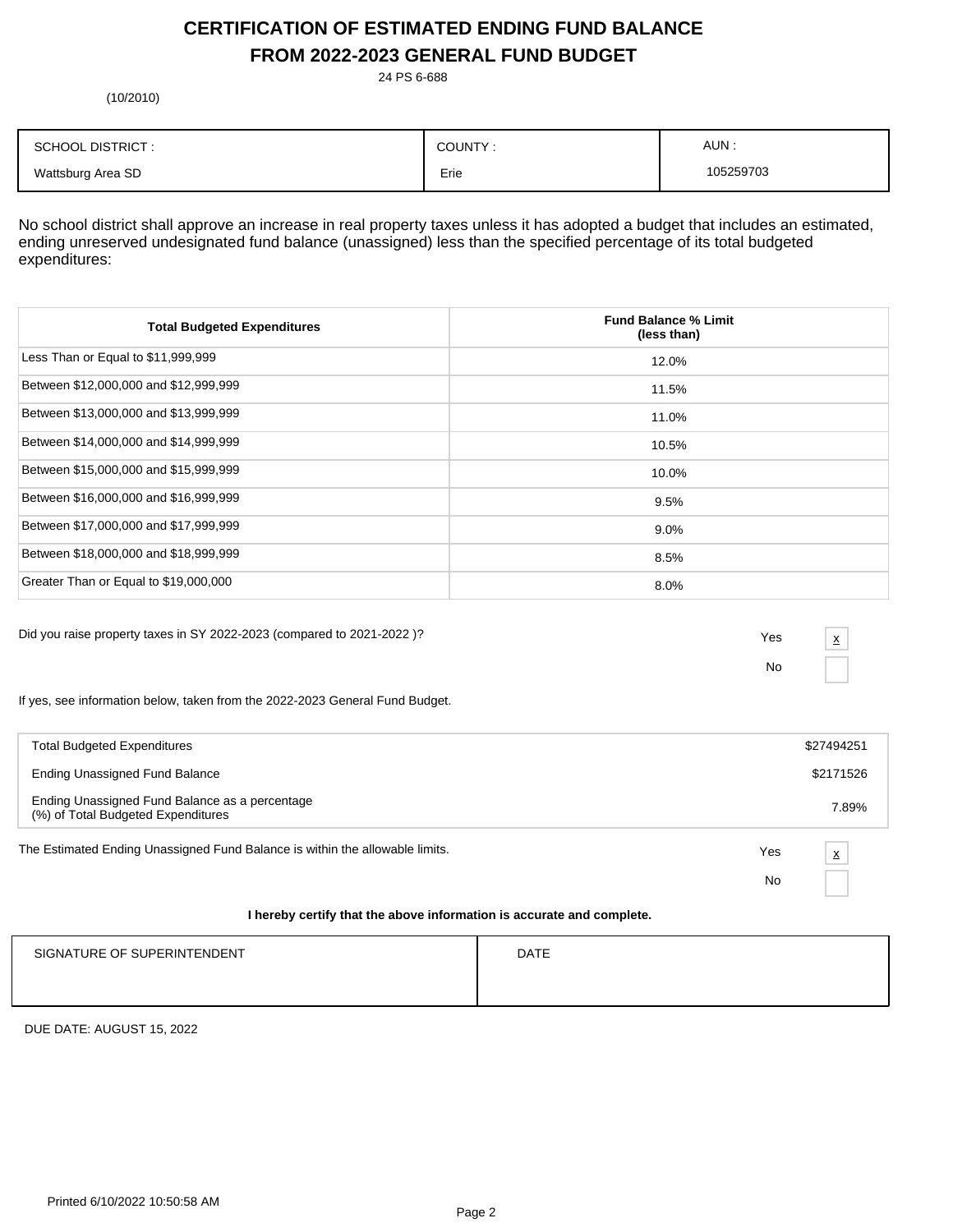# **CERTIFICATION OF USE OF PDE-2028**

# **FOR PUBLIC INSPECTION OF 2022-2023 PROPOSED BUDGET**

24 PS 6-687(a)(1)

(03/2006)

| <b>School District Name:</b> | County : | <b>AUN Number</b> |
|------------------------------|----------|-------------------|
| <b>Wattsburg Area SD</b>     | Erie     | 105259703         |

Section 687(a)(1) of the School Code requires the president of the board of school directors of each school district to certify to the Department of Education that the proposed budget was prepared, presented and will be made available for public inspection using the uniform form prepared and furnished by the Department of Education.

**I hereby certify that the above information is accurate and complete.**

| <b>SIGNATURE OF SCHOOL BOARD</b><br><b>PRESIDENT</b> | <b>DATE</b> |
|------------------------------------------------------|-------------|
|                                                      |             |

**DUE DATE: IMMEDIATELY FOLLOWING ADOPTION OF PROPOSED FINAL GENERAL FUND BUDGET**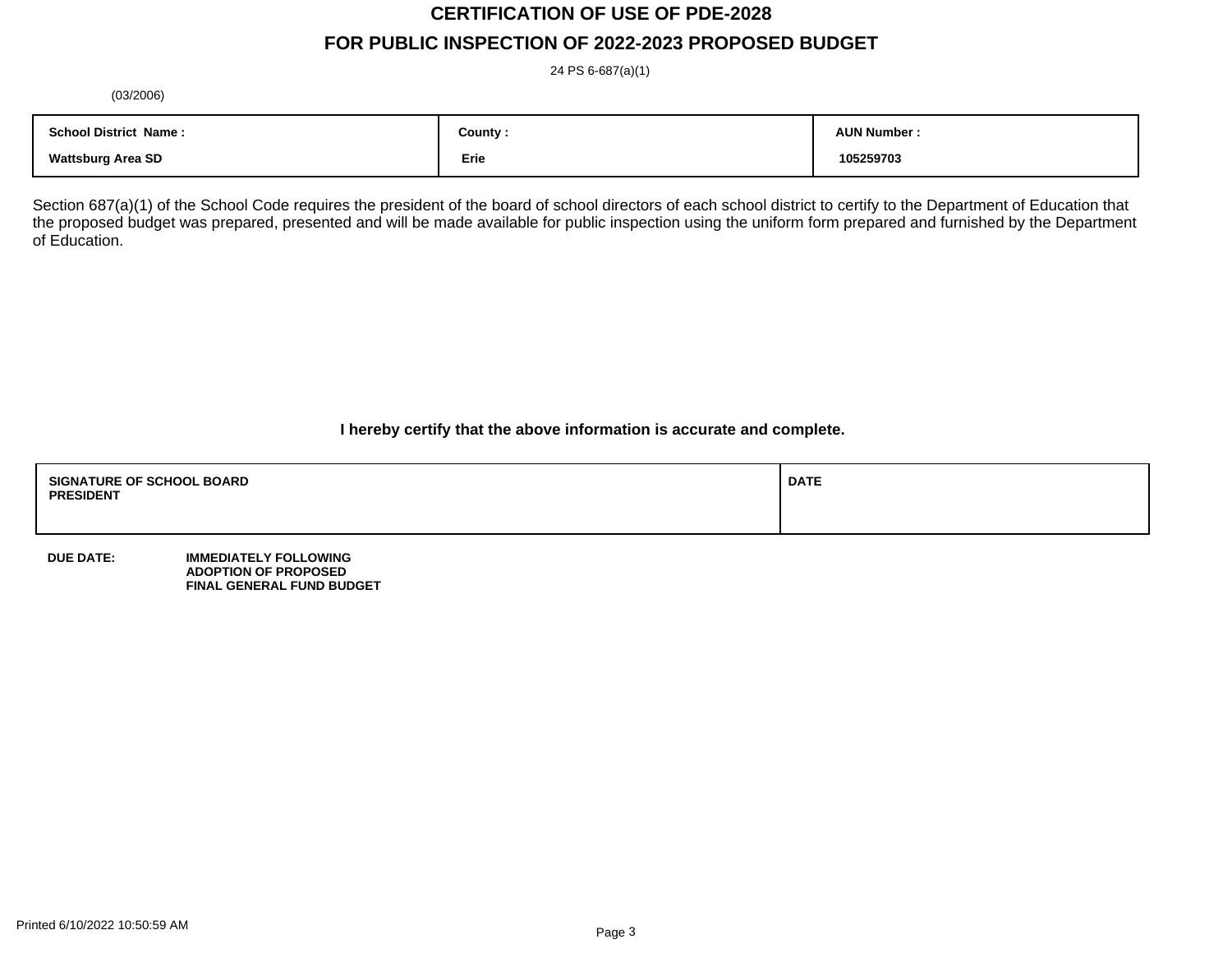### **2022-2023 Final General Fund Budget Validations**

### **LEA : 105259703 Wattsburg Area SD**

Printed 6/10/2022 10:51:00 AM

| <b>Val Number</b> | <b>Description</b>                                                                                                                                                                                                        | <b>Justification</b>                                                                                                                                         |
|-------------------|---------------------------------------------------------------------------------------------------------------------------------------------------------------------------------------------------------------------------|--------------------------------------------------------------------------------------------------------------------------------------------------------------|
| 1010              | Budget Approval Date is required before submission on Contact Screen and<br>cannot be a future date.                                                                                                                      |                                                                                                                                                              |
| 5120              | Expenditure Detail: Amounts must be entered for both 100 Salaries and 200<br>Benefits.<br>Function 2800, Object 100: \$0.00<br>Function 2800, Object 200: \$20,000.00. Provide a justification.                           | This benefit amount is for tuition reimbursement.<br>There are no salaries for this function.                                                                |
| 5320              | Expenditure Detail: 100 Salaries amount must be greater than 200 Benefits<br>amount. For an exception, please enter a justification below.<br>Function 2800, Object 100: \$0.00<br>Function 2800, Object 200: \$20,000.00 | This benefit amount is for tuition reimbursement.<br>There are no salaries for this function.                                                                |
| 8060              | Ending Fund Balance Entry and Budgetary Reserve: If 5900 Budgetary Reserve<br>is not equal to 0, a justification must be entered below.                                                                                   | Operating contingency funds                                                                                                                                  |
| 8080              | Ending Fund Balance Entry and Budgetary Reserve: If 0850 Estimated Ending<br>Unassigned Fund Balance is not equal to 0, a justification must be entered below.                                                            | To be used in the event of an emergency or<br>unforeseen mechanical failure repair or other<br>increase in operating expenses within School<br>Board Policy. |

8150 Ending Fund Balance Entry and Budgetary Reserve: If 0830 Committed Fund Balance is not equal to 0, a justification must be entered below.

Committed to current and future construction projects.

**Page - 1 of 1**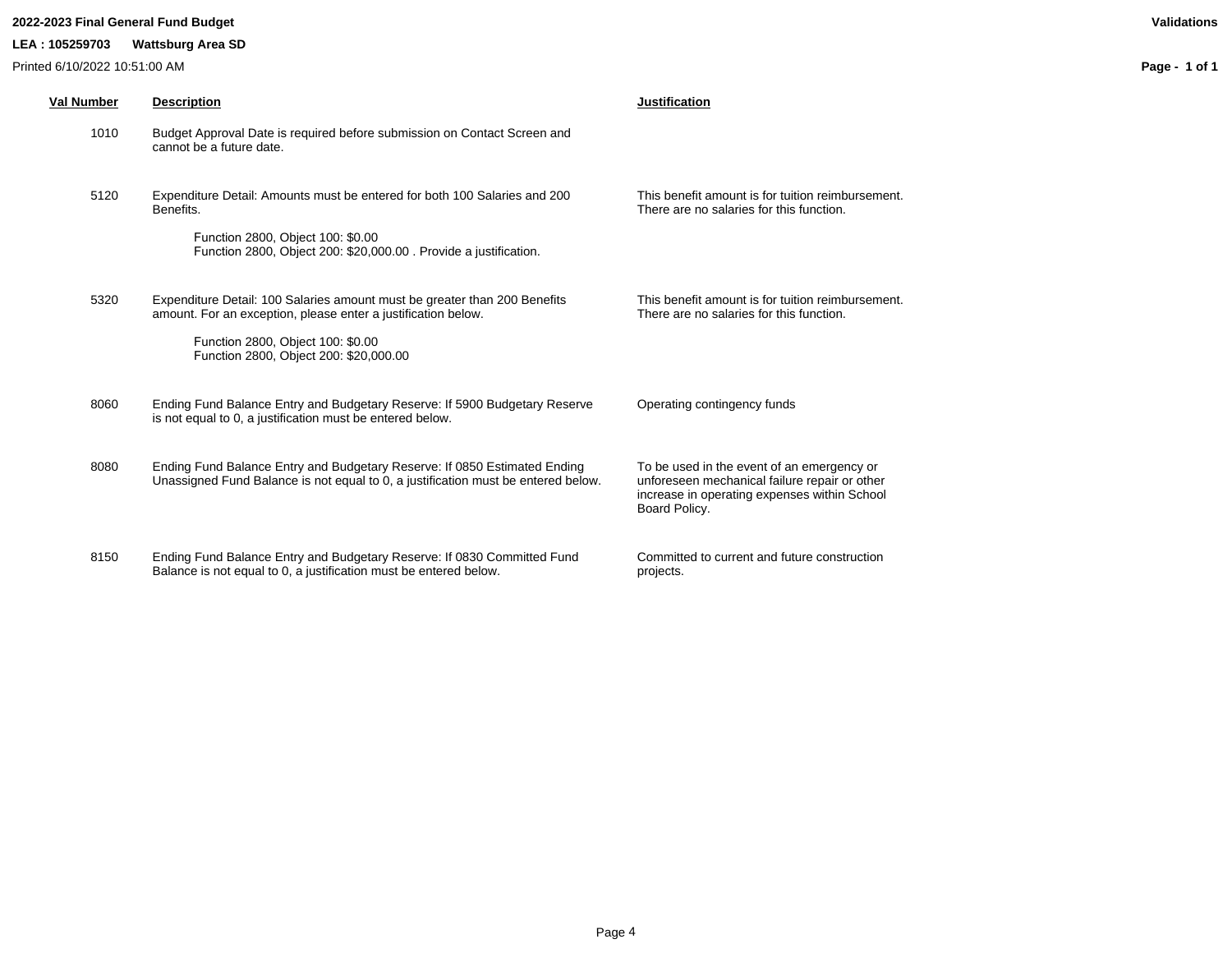| 2022-2023 Final General Fund Budget                                                                                                                   | <b>Estimated Revenues and Other Financing Sources: Budget Summary</b> |               |
|-------------------------------------------------------------------------------------------------------------------------------------------------------|-----------------------------------------------------------------------|---------------|
| LEA: 105259703<br><b>Wattsburg Area SD</b>                                                                                                            |                                                                       |               |
| Printed 6/10/2022 10:51:01 AM                                                                                                                         |                                                                       | Page - 1 of 1 |
| <b>ITEM</b>                                                                                                                                           | <b>AMOUNTS</b>                                                        |               |
| Estimated Beginning Unreserved Fund Balance Available for Appropriation and Reserves Scheduled For Liquidation<br><b>During The Fiscal Year</b>       |                                                                       |               |
| 0810 Nonspendable Fund Balance                                                                                                                        | 100,000                                                               |               |
| 0820 Restricted Fund Balance                                                                                                                          |                                                                       |               |
| 0830 Committed Fund Balance                                                                                                                           | 3,262,984                                                             |               |
| 0840 Assigned Fund Balance                                                                                                                            |                                                                       |               |
| 0850 Unassigned Fund Balance                                                                                                                          | 2,171,526                                                             |               |
| Total Estimated Beginning Unreserved Fund Balance Available for Appropriation and Reserves Scheduled For Liquidation<br><b>During The Fiscal Year</b> |                                                                       | \$5,434,510   |
| <b>Estimated Revenues And Other Financing Sources</b>                                                                                                 |                                                                       |               |
| 6000 Revenue from Local Sources                                                                                                                       | 13,989,124                                                            |               |
| 7000 Revenue from State Sources                                                                                                                       | 13,112,455                                                            |               |
| 8000 Revenue from Federal Sources                                                                                                                     | 392,672                                                               |               |
| 9000 Other Financing Sources                                                                                                                          |                                                                       |               |
| <b>Total Estimated Revenues And Other Financing Sources</b>                                                                                           |                                                                       | \$27,494,251  |
| Total Estimated Fund Balance, Revenues, and Other Financing Sources Available for Appropriation                                                       |                                                                       | \$32,928,761  |

I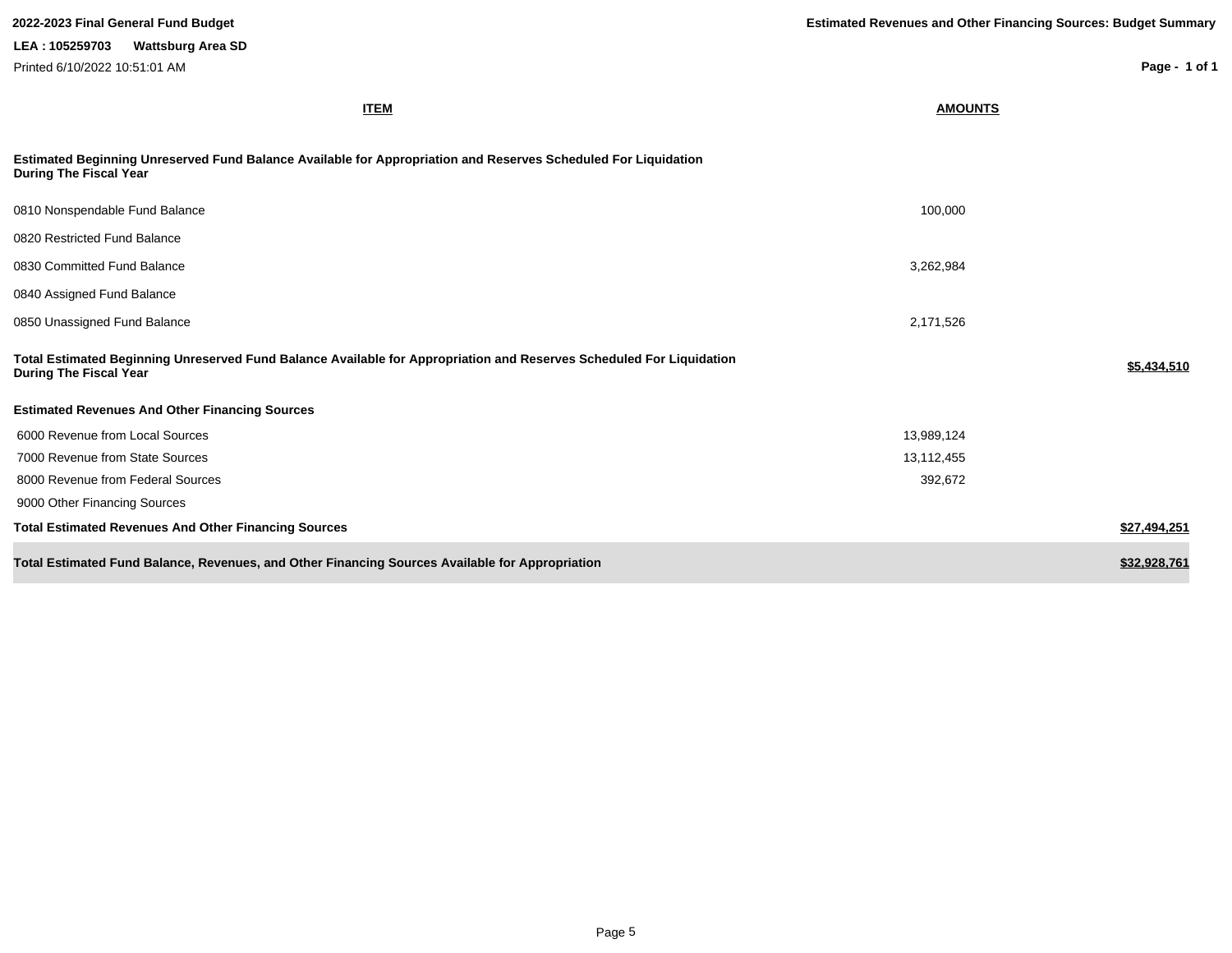## **LEA : 105259703 Wattsburg Area SD**

Printed 6/10/2022 10:51:02 AM

### **Amount**

| <b>REVENUE FROM LOCAL SOURCES</b>                                                      |              |
|----------------------------------------------------------------------------------------|--------------|
| 6111 Current Real Estate Taxes                                                         | 11,586,787   |
| 6112 Interim Real Estate Taxes                                                         | 25,000       |
| 6113 Public Utility Realty Taxes                                                       | 12,000       |
| 6114 Payments in Lieu of Current Taxes - State / Local                                 | 7,006        |
| 6120 Current Per Capita Taxes, Section 679                                             | 27,750       |
| 6140 Current Act 511 Taxes - Flat Rate Assessments                                     | 39,500       |
| 6150 Current Act 511 Taxes - Proportional Assessments                                  | 1,210,000    |
| 6400 Delinquencies on Taxes Levied / Assessed by the LEA                               | 440,000      |
| 6500 Earnings on Investments                                                           | 20,000       |
| 6700 Revenues from LEA Activities                                                      | 15,000       |
| 6800 Revenues from Intermediary Sources / Pass-Through Funds                           | 331,103      |
| 6910 Rentals                                                                           | 16,000       |
| 6940 Tuition from Patrons                                                              | 250,000      |
| 6990 Refunds and Other Miscellaneous Revenue                                           | 8,978        |
| <b>REVENUE FROM LOCAL SOURCES</b>                                                      | \$13,989,124 |
| <b>REVENUE FROM STATE SOURCES</b>                                                      |              |
| 7111 Basic Education Funding-Formula                                                   | 7,009,248    |
| 7112 Basic Education Funding-Social Security                                           | 442,707      |
| 7160 Tuition for Orphans Subsidy                                                       | 5,000        |
| 7271 Special Education funds for School-Aged Pupils                                    | 1,057,642    |
| 7311 Pupil Transportation Subsidy                                                      | 1,145,000    |
| 7312 Nonpublic and Charter School Pupil Transportation Subsidy                         | 50,000       |
| 7320 Rental and Sinking Fund Payments / Building Reimbursement Subsidy                 | 511,270      |
| 7330 Health Services (Medical, Dental, Nurse, Act 25)                                  | 23,000       |
| 7340 State Property Tax Reduction Allocation                                           | 584,132      |
| 7505 Ready to Learn Block Grant                                                        | 243,953      |
| 7820 State Share of Retirement Contributions                                           | 2,040,503    |
| <b>REVENUE FROM STATE SOURCES</b>                                                      | \$13,112,455 |
| <b>REVENUE FROM FEDERAL SOURCES</b>                                                    |              |
| 8514 NCLB, Title I - Improving the Academic Achievement of the                         | 287,876      |
| Disadvantaged<br>8515 NCLB, Title II - Preparing, Training and Recruiting High Quality | 50,719       |
| <b>Teachers and Principals</b><br>8517 NCLB, Title IV - 21St Century Schools           | 21,577       |
| 8810 School-Based Access Medicaid Reimbursement Program (SBAP)                         | 25,000       |
| Reimbursements (Access)                                                                |              |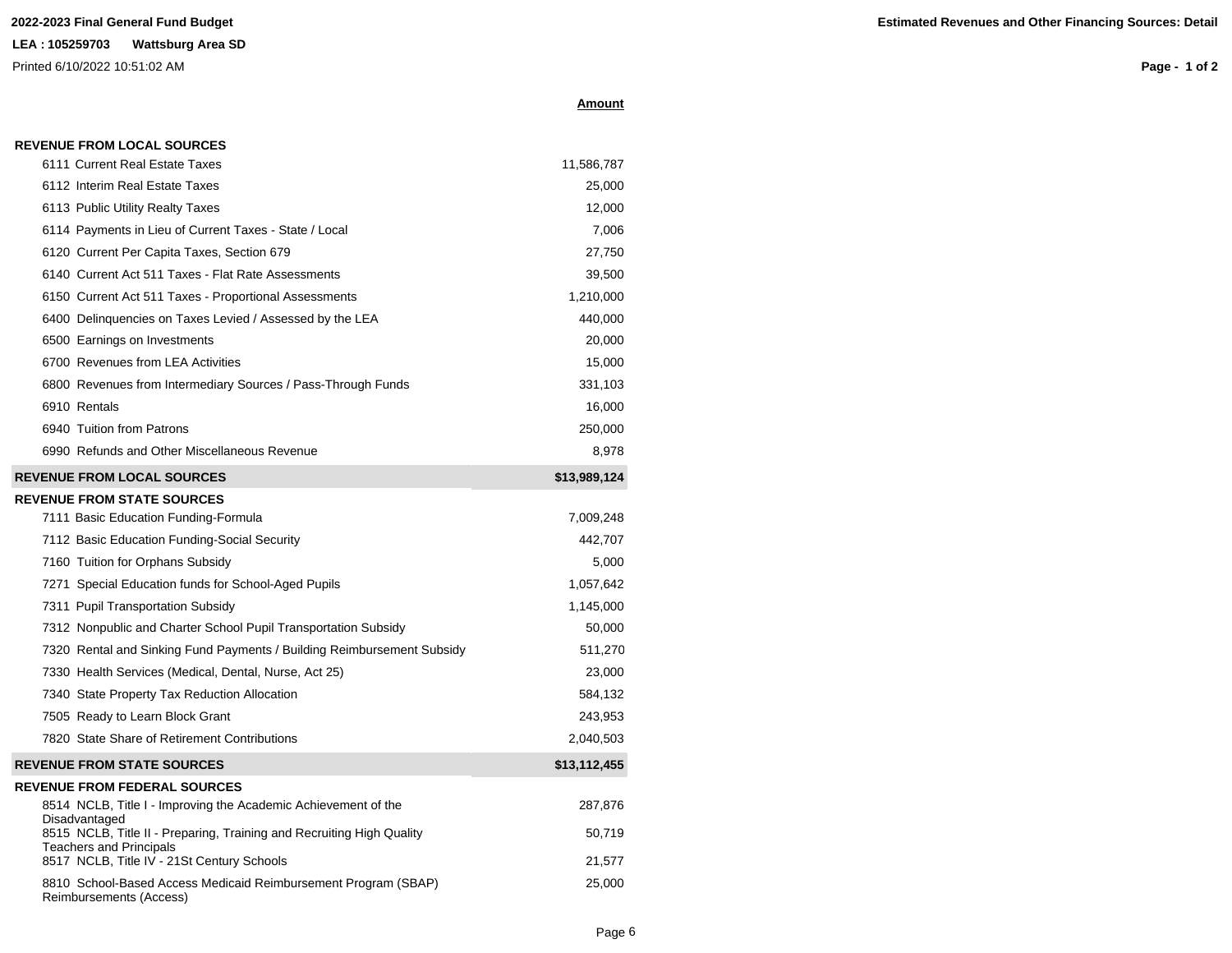### **LEA : 105259703 Wattsburg Area SD**

Printed 6/10/2022 10:51:02 AM

**Page - 2 of 2**

| <b>REVENUE FROM FEDERAL SOURCES</b><br>8820 Medical Assistance Reimbursement for Administrative Claiming<br>(Quarterly) Program | 7.500      |
|---------------------------------------------------------------------------------------------------------------------------------|------------|
| <b>REVENUE FROM FEDERAL SOURCES</b>                                                                                             | \$392.672  |
| <b>TOTAL ESTIMATED REVENUES AND OTHER SOURCES</b>                                                                               | 27.494.251 |

**Amount**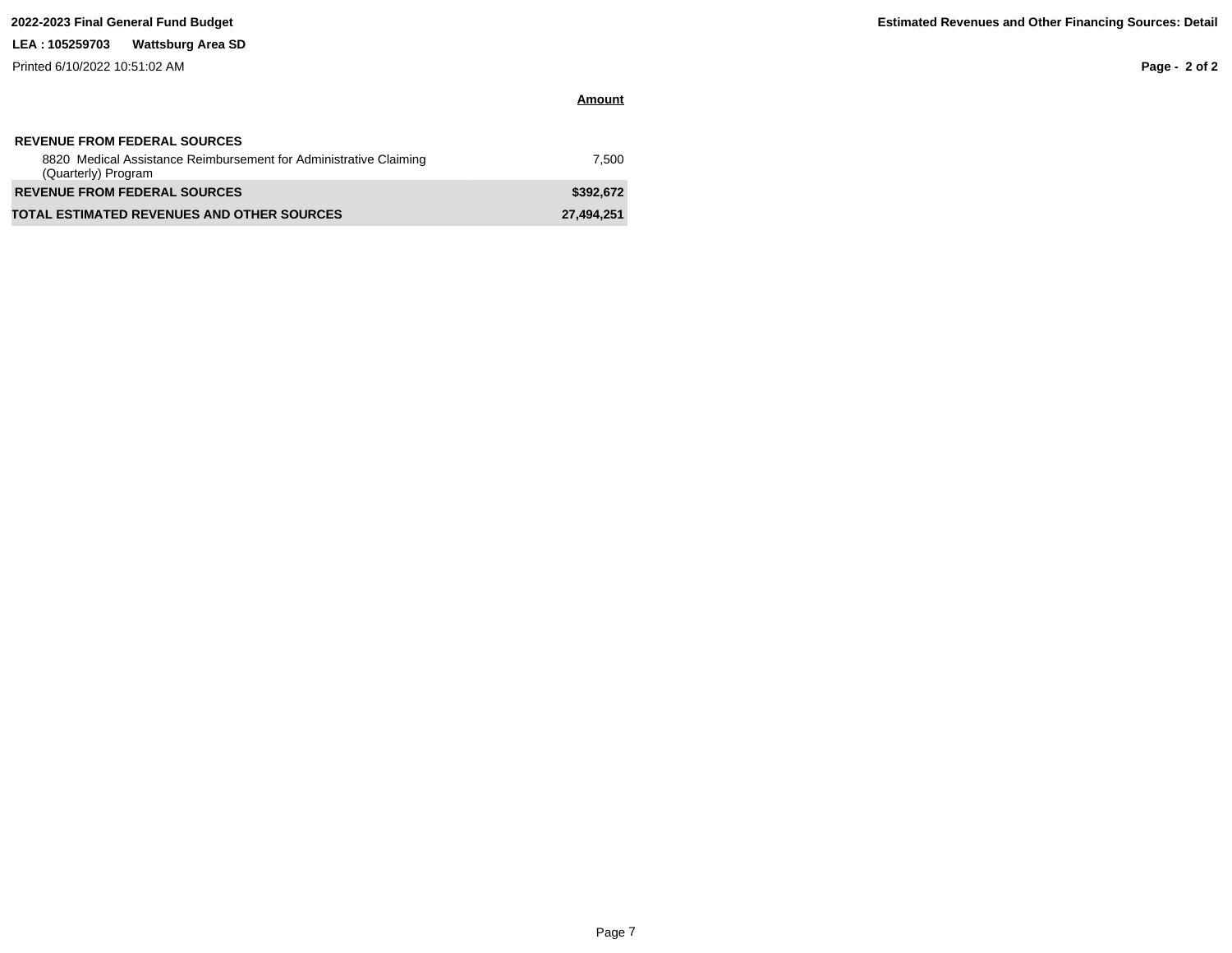# **2022-2023 Final General Fund Budget Real Estate Tax Rate (RETR) Report**

**AUN: 105259703 Wattsburg Area SD** Printed 6/10/2022 10:51:04 AM

**Page - 1 of 3**

|    | Act 1 Index (current): 4.6%                           |                  |               |
|----|-------------------------------------------------------|------------------|---------------|
|    | <b>Calculation Method:</b>                            | Rate             |               |
|    | Approx. Tax Revenue from RE Taxes:                    | \$11,586,787     |               |
|    | Amount of Tax Relief for Homestead Exclusions         | <u>\$584,132</u> |               |
|    | <b>Total Approx. Tax Revenue:</b>                     | \$12,170,919     |               |
|    | Approx. Tax Levy for Tax Rate Calculation:            | \$12,634,873     |               |
|    |                                                       | Erie             | <b>Total</b>  |
|    | 2021-22 Data                                          |                  |               |
|    | a. Assessed Value                                     | \$592,248,021    | \$592,248,021 |
|    | b. Real Estate Mills                                  | 20.5797          |               |
| L. | 2022-23 Data                                          |                  |               |
|    | c. 2020 STEB Market Value                             | \$589,303,686    | \$589,303,686 |
|    | d. Assessed Value                                     | \$592,407,791    | \$592,407,791 |
|    | e. Assessed Value of New Constr/ Renov                | \$0              | \$0           |
|    | 2021-22 Calculations                                  |                  |               |
|    | f. 2021-22 Tax Levy                                   | \$12,188,287     | \$12,188,287  |
|    | $(a * b)$                                             |                  |               |
|    | 2022-23 Calculations                                  |                  |               |
| Ш. | g. Percent of Total Market Value                      | 100.00000%       | 100.00000%    |
|    | h. Rebalanced 2021-22 Tax Levy                        | \$12,188,287     | \$12,188,287  |
|    | (f Total $*$ g)                                       |                  |               |
|    | i. Base Mills Subject to Index                        | 20.5797          |               |
|    | (h / a * 1000) if no reassessment                     |                  |               |
|    | $(h / (d-e) * 1000)$ if reassessment                  |                  |               |
|    | <b>Calculation of Tax Rates and Levies Generated</b>  |                  |               |
|    | j. Weighted Avg. Collection Percentage                | 96.15000%        | 96.15000%     |
|    | k. Tax Levy Needed                                    | \$12,634,873     | \$12,634,873  |
|    | (Approx. Tax Levy * g)                                |                  |               |
|    | I. 2022-23 Real Estate Tax Rate                       | 21.3280          |               |
| Ш. | $(k/d * 1000)$                                        |                  |               |
|    | m. Tax Levy Generated by Mills                        | \$12,634,873     | \$12,634,873  |
|    | $(1/1000 * d)$                                        |                  |               |
|    | n. Tax Levy minus Tax Relief for Homestead Exclusions |                  | \$12,050,741  |
|    | (m - Amount of Tax Relief for Homestead Exclusions)   |                  |               |
|    | o. Net Tax Revenue Generated By Mills                 |                  | \$11,586,787  |
|    | (n * Est. Pct. Collection)                            |                  |               |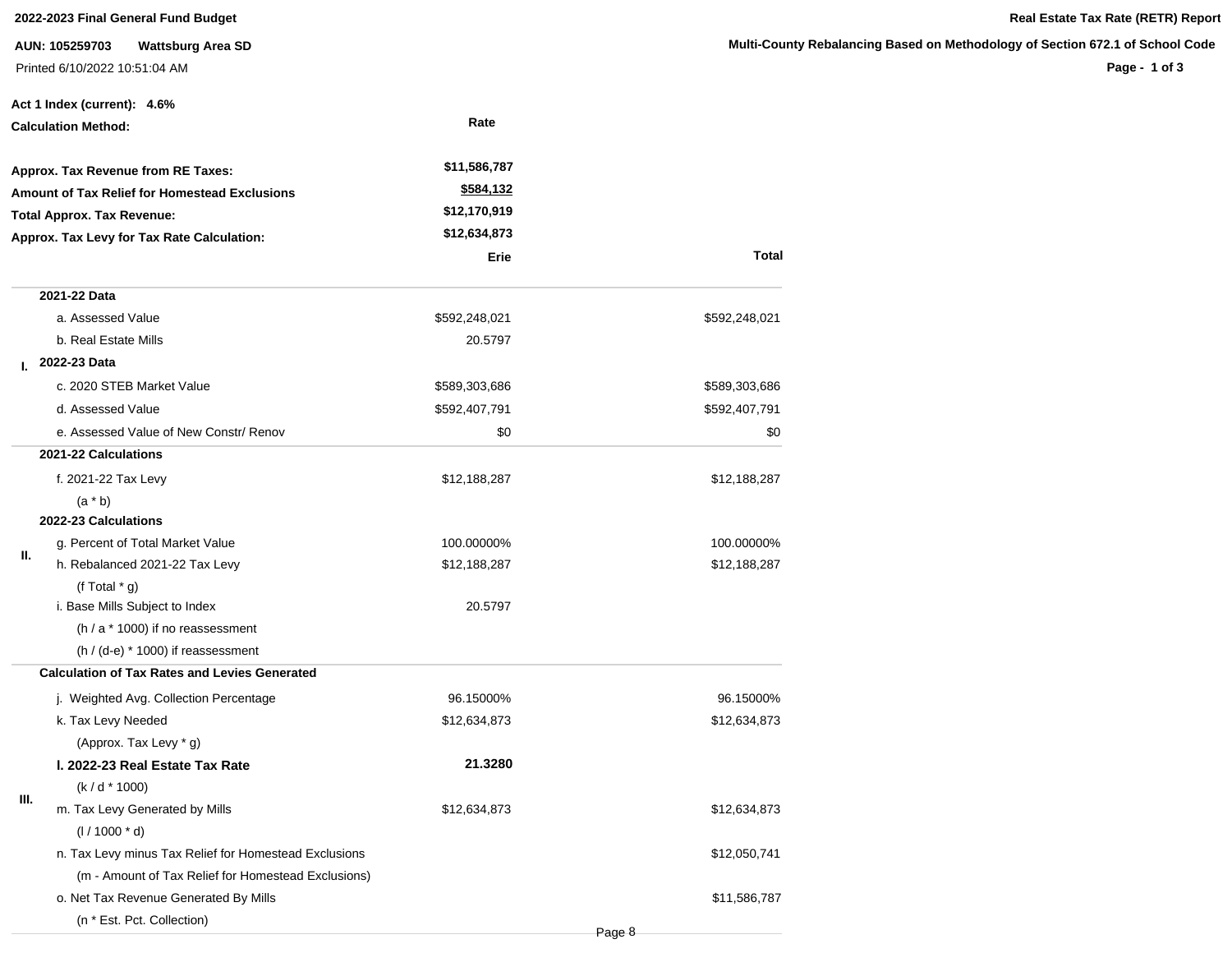| 2022-2023 Final General Fund Budget                                                                                              |                                            |              |                     |  |  |
|----------------------------------------------------------------------------------------------------------------------------------|--------------------------------------------|--------------|---------------------|--|--|
|                                                                                                                                  | AUN: 105259703<br><b>Wattsburg Area SD</b> |              | <b>Multi-County</b> |  |  |
|                                                                                                                                  | Printed 6/10/2022 10:51:04 AM              |              |                     |  |  |
|                                                                                                                                  | Act 1 Index (current): 4.6%                |              |                     |  |  |
| <b>Calculation Method:</b>                                                                                                       |                                            | Rate         |                     |  |  |
|                                                                                                                                  | Approx. Tax Revenue from RE Taxes:         | \$11,586,787 |                     |  |  |
| Amount of Tax Relief for Homestead Exclusions<br><b>Total Approx. Tax Revenue:</b><br>Approx. Tax Levy for Tax Rate Calculation: |                                            | \$584,132    |                     |  |  |
|                                                                                                                                  |                                            | \$12,170,919 |                     |  |  |
|                                                                                                                                  |                                            | \$12,634,873 |                     |  |  |
|                                                                                                                                  |                                            | Erie         | <b>Total</b>        |  |  |
|                                                                                                                                  | <b>Index Maximums</b>                      |              |                     |  |  |
|                                                                                                                                  | p. Maximum Mills Based On Index            | 21.5263      |                     |  |  |
|                                                                                                                                  | $(i * (1 + Index))$                        |              |                     |  |  |
|                                                                                                                                  | q. Mills In Excess of Index                | 0.0000       |                     |  |  |
|                                                                                                                                  | $(if (l > p), (l - p))$                    |              |                     |  |  |
|                                                                                                                                  | r. Maximum Tax Levy Based On Index         | \$12,752,348 | \$12,752,348        |  |  |
| IV.                                                                                                                              | $(p / 1000 * d)$                           |              |                     |  |  |
|                                                                                                                                  | s. Millage Rate within Index?              | Yes          |                     |  |  |
|                                                                                                                                  | $($ lf $I > p$ Then No $)$                 |              |                     |  |  |
|                                                                                                                                  | t. Tax Levy In Excess of Index             | \$0          | \$0                 |  |  |
|                                                                                                                                  | $(if (m > r), (m - r))$                    |              |                     |  |  |
|                                                                                                                                  | u. Tax Revenue In Excess of Index          | \$0          | \$0                 |  |  |
|                                                                                                                                  | (t * Est. Pct. Collection)                 |              |                     |  |  |

| Information Related to Property Tax Relief    |            |           |
|-----------------------------------------------|------------|-----------|
| Assessed Value Exclusion per Homestead        | \$8,636,00 |           |
| Number of Homestead/Farmstead Properties      | 3193       | 3193      |
| Median Assessed Value of Homestead Properties |            | \$133.965 |

# **Rebalancing Based on Methodology of Section 672.1 of School Code**

**Page - 2 of 3**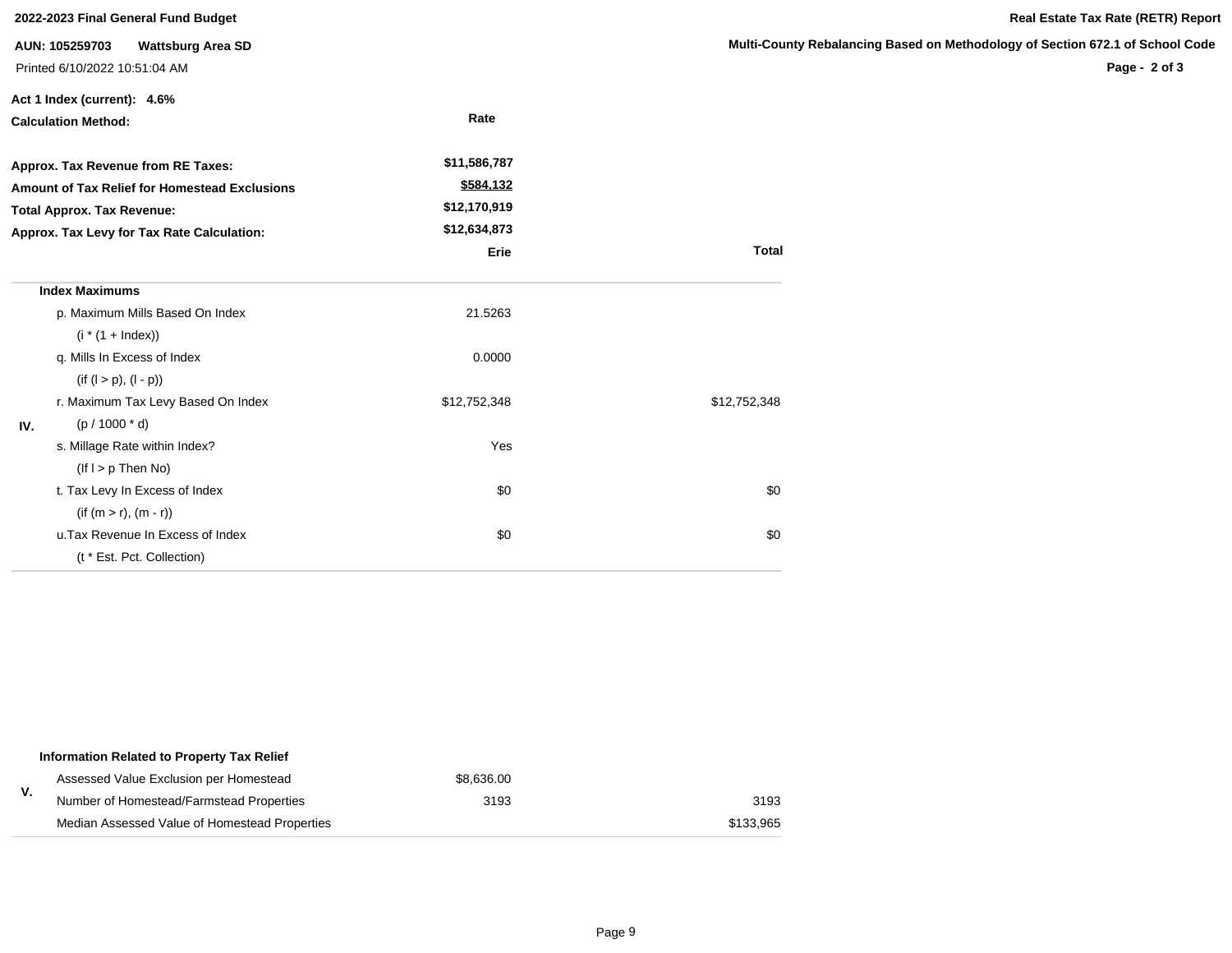| 2022-2023 Final General Fund Budget                                                                                                                                           |                                                                   |                  |                      | <b>Real Estate Tax Rate (RETR) Report</b> |                                                                                                |  |
|-------------------------------------------------------------------------------------------------------------------------------------------------------------------------------|-------------------------------------------------------------------|------------------|----------------------|-------------------------------------------|------------------------------------------------------------------------------------------------|--|
| <b>Wattsburg Area SD</b><br>AUN: 105259703<br>Printed 6/10/2022 10:51:04 AM                                                                                                   |                                                                   |                  |                      |                                           | Multi-County Rebalancing Based on Methodology of Section 672.1 of School Code<br>Page - 3 of 3 |  |
| Act 1 Index (current): 4.6%<br><b>Calculation Method:</b>                                                                                                                     | Rate                                                              |                  |                      |                                           |                                                                                                |  |
| Approx. Tax Revenue from RE Taxes:<br><b>Amount of Tax Relief for Homestead Exclusions</b><br><b>Total Approx. Tax Revenue:</b><br>Approx. Tax Levy for Tax Rate Calculation: | \$11,586,787<br>\$584,132<br>\$12,170,919<br>\$12,634,873<br>Erie |                  | <b>Total</b>         |                                           |                                                                                                |  |
| State Property Tax Reduction Allocation used for: Homestead Exclusions<br>Prior Year State Property Tax Reduction Allocation used for: Homestead Exclusions                   |                                                                   | \$584,132<br>\$0 | Lowering RE Tax Rate | \$0                                       | \$584,132<br>\$0                                                                               |  |
| <b>Amount of Tax Relief from State/Local Sources</b>                                                                                                                          |                                                                   |                  |                      |                                           | \$584,132                                                                                      |  |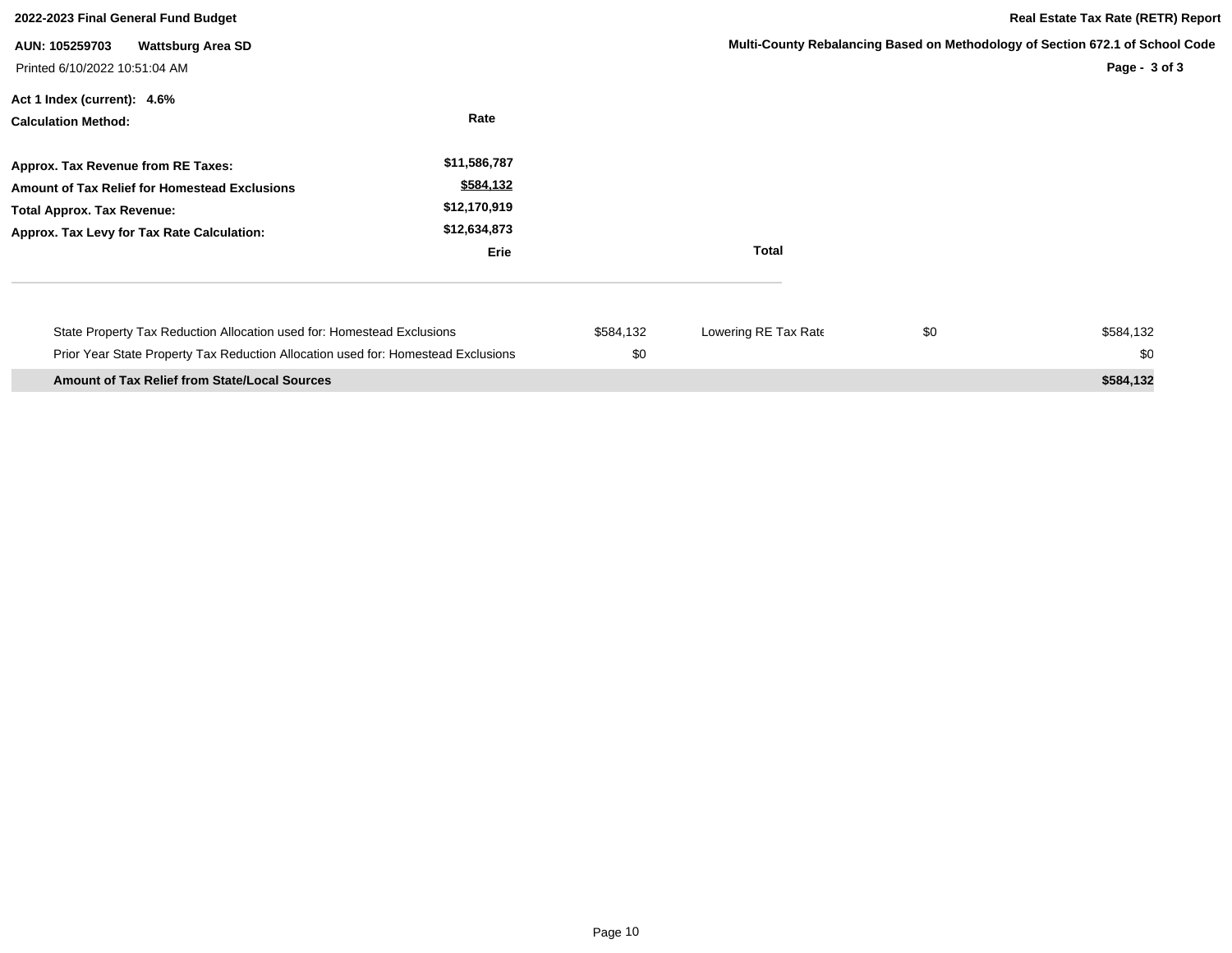# **LEA : 105259703 Wattsburg Area SD**

Printed 6/10/2022 10:51:06 AM

# **2022-2023 Final General Fund Budget Local Education Agency Tax Data REAL ESTATE, PER CAPITA (SEC. 679), EIT/PIT (ACT 1), LOCAL ENABLING (ACT 511)**

# **Page - 1 of 1**

# **CODE**

|         | 6111 Current Real Estate Taxes                               |                          |                             | Amount of Tax Relief for                  |                       | Tax Levy Minus Homestead               | Net Tax Revenue              |
|---------|--------------------------------------------------------------|--------------------------|-----------------------------|-------------------------------------------|-----------------------|----------------------------------------|------------------------------|
|         | County Name Taxable Assessed Value                           | <b>Real Estate Mills</b> | Tax Levy Generated by Mills | <b>Homestead Exclusions</b>               |                       | Exclusions<br><b>Percent Collected</b> | <b>Generated By Mills</b>    |
| Erie    | 592,407,791                                                  | 21.3280                  | 12,634,873                  |                                           |                       |                                        | 96.15000%                    |
| Totals: | 592,407,791                                                  |                          | 12,634,873 -                |                                           | $584,132 =$           | 12,050,741 X                           | $96.15000\% =$<br>11,586,787 |
|         |                                                              |                          |                             | Rate                                      |                       |                                        | <b>Estimated Revenue</b>     |
| 6120    | Current Per Capita Taxes, Section 679                        |                          |                             |                                           |                       |                                        |                              |
| 6140    |                                                              |                          |                             | \$5.00                                    |                       |                                        | 27,750                       |
|         | Current Act 511 Taxes- Flat Rate Assessments                 |                          |                             | Rate                                      | Add'l Rate (if appl.) | Tax Levy                               | <b>Estimated Revenue</b>     |
| 6141    | Current Act 511 Per Capita Taxes                             |                          |                             | \$5.00                                    | \$0.00                | 34,210                                 | 27,750                       |
| 6142    | Current Act 511 Occupation Taxes- Flat Rate                  |                          |                             | \$0.00                                    | \$0.00                | $\Omega$                               | $\Omega$                     |
| 6143    | <b>Current Act 511 Local Services Taxes</b>                  |                          |                             | \$5.00                                    | \$0.00                | 12,000                                 | 11,750                       |
| 6144    | <b>Current Act 511 Trailer Taxes</b>                         |                          |                             | \$0.00                                    | \$0.00                | $\Omega$                               | $\Omega$                     |
| 6145    | Current Act 511 Business Privilege Taxes- Flat Rate          |                          |                             | \$0.00                                    | \$0.00                | $\Omega$                               |                              |
| 6146    | Current Act 511 Mechanical Device Taxes- Flat Rate           |                          |                             | \$0.00                                    | \$0.00                | $\Omega$                               | $\Omega$                     |
| 6149    | Current Act 511 Taxes, Other Flat Rate Assessments           |                          |                             | \$0.00                                    | \$0.00                | $\Omega$                               | $\Omega$                     |
|         | Total Current Act 511 Taxes - Flat Rate Assessments          |                          |                             |                                           |                       | 46,210                                 | 39,500                       |
| 6150    | Current Act 511 Taxes- Proportional Assessments              |                          |                             | Rate                                      | Add'l Rate (if appl.) | Tax Levy                               | <b>Estimated Revenue</b>     |
| 6151    | Current Act 511 Earned Income Taxes                          |                          |                             | 0.500%                                    | 0.000%                | 1,150,000                              | 1,100,000                    |
| 6152    | <b>Current Act 511 Occupation Taxes</b>                      |                          |                             | 0.000                                     | 0.000                 | $\Omega$                               | $\Omega$                     |
| 6153    | <b>Current Act 511 Real Estate Transfer Taxes</b>            |                          |                             | 0.500%                                    | 0.000%                | 110,000                                | 110,000                      |
| 6154    | <b>Current Act 511 Amusement Taxes</b>                       |                          |                             | 0.000%                                    | 0.000%                | $\Omega$                               |                              |
| 6155    | Current Act 511 Business Privilege Taxes                     |                          |                             | 0.000                                     | 0.000                 | $\Omega$                               |                              |
| 6156    | Current Act 511 Mechanical Device Taxes- Percentage          |                          |                             | 0.000%                                    | 0.000%                | $\Omega$                               |                              |
| 6157    | <b>Current Act 511 Mercantile Taxes</b>                      |                          |                             | 0.000                                     | 0.000                 | $\Omega$                               |                              |
| 6159    | Current Act 511 Taxes, Other Proportional Assessments        |                          |                             | $\mathbf 0$                               | $\mathbf 0$           | $\Omega$                               | $\Omega$                     |
|         | <b>Total Current Act 511 Taxes- Proportional Assessments</b> |                          |                             |                                           |                       | 1,260,000                              | 1,210,000                    |
|         | <b>Total Act 511, Current Taxes</b>                          |                          |                             |                                           |                       |                                        | 1,249,500                    |
|         |                                                              |                          |                             | <b>Act 511 Tax Limit</b><br>$\rightarrow$ | 589,303,686 X         | 12                                     | 7,071,644                    |
|         |                                                              |                          |                             |                                           | <b>Market Value</b>   | <b>Mills</b>                           | (511 Limit)                  |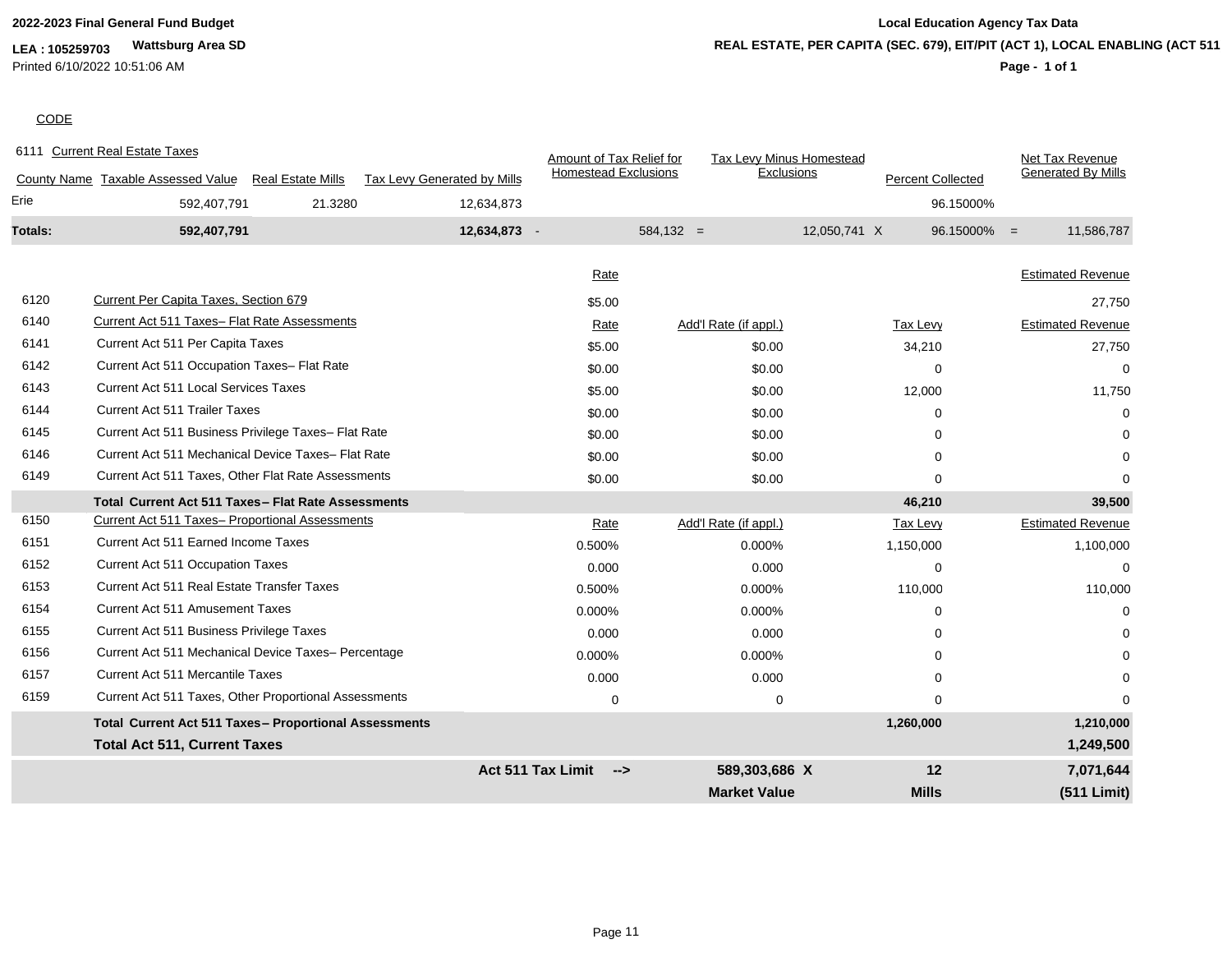Printed 6/10/2022 10:51:07 AM

**Page - 1 of 1**

|                            |                                                 | Tax Rate Charged in:    |         |                                     |                                   |         | <b>Additional Tax Rate</b>             |         |                              |                                   |
|----------------------------|-------------------------------------------------|-------------------------|---------|-------------------------------------|-----------------------------------|---------|----------------------------------------|---------|------------------------------|-----------------------------------|
| Tax<br><b>Functio</b><br>n | <b>Description</b>                              | 2021-22<br>(Rebalanced) | 2022-23 | <b>Percent</b><br>Change in<br>Rate | Less than<br>or equal to<br>Index | Index   | Charged in:<br>2021-22<br>(Rebalanced) | 2022-23 | Percent<br>Change in<br>Rate | Less than<br>or equal to<br>Index |
| 6111                       | <b>Current Real Estate Taxes</b>                |                         |         |                                     |                                   |         |                                        |         |                              |                                   |
|                            | Erie                                            | 20.5797                 | 21.3280 | 3.64%                               | Yes                               | 4.6%    |                                        |         |                              |                                   |
| 6120                       | Current Per Capita Taxes, Section 679           | \$5.00                  | \$5.00  | $0.00\%$                            | Yes                               | 4.6%    |                                        |         |                              |                                   |
|                            | Current Act 511 Taxes- Flat Rate Assessments    |                         |         |                                     |                                   |         |                                        |         |                              |                                   |
| 6141                       | Current Act 511 Per Capita Taxes                | \$5.00                  | \$5.00  | $0.00\%$                            | Yes                               | 4.6%    |                                        |         |                              |                                   |
| 6143                       | Current Act 511 Local Services Taxes            | \$5.00                  | \$5.00  | $0.00\%$                            | Yes                               | $4.6\%$ |                                        |         |                              |                                   |
|                            | Current Act 511 Taxes- Proportional Assessments |                         |         |                                     |                                   |         |                                        |         |                              |                                   |
| 6151                       | Current Act 511 Earned Income Taxes             | 0.500%                  | 0.500%  | $0.00\%$                            | Yes                               | 4.6%    |                                        |         |                              |                                   |
| 6153                       | Current Act 511 Real Estate Transfer Taxes      | 0.500%                  | 0.500%  | $0.00\%$                            | Yes                               | 4.6%    |                                        |         |                              |                                   |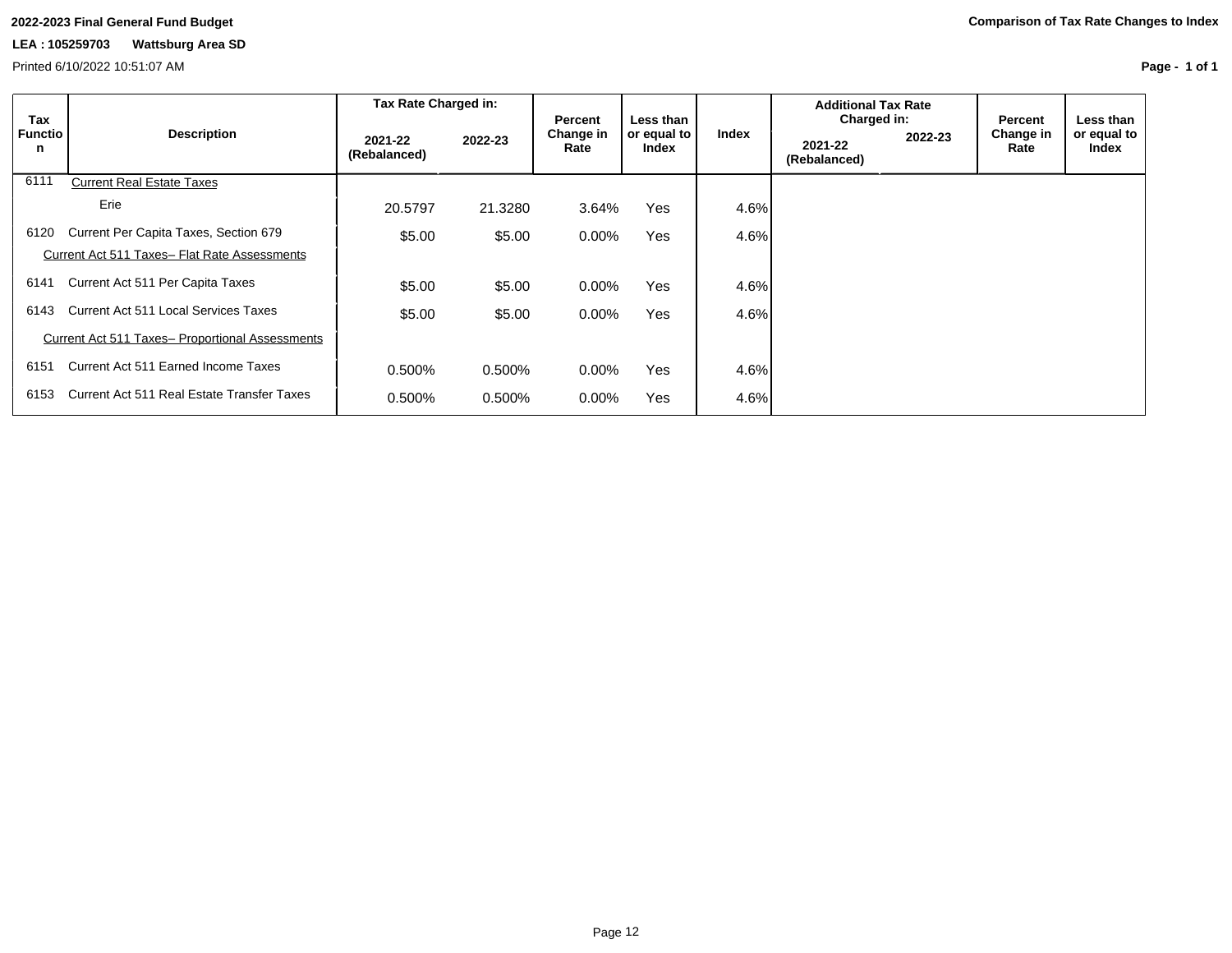| LEA: 105259703<br><b>Wattsburg Area SD</b>                                                                                                                                                                                                                                                                                                                                                   |                                                                                                         |
|----------------------------------------------------------------------------------------------------------------------------------------------------------------------------------------------------------------------------------------------------------------------------------------------------------------------------------------------------------------------------------------------|---------------------------------------------------------------------------------------------------------|
| Printed 6/10/2022 10:51:08 AM                                                                                                                                                                                                                                                                                                                                                                | Page - 1 of 1                                                                                           |
| <b>Description</b>                                                                                                                                                                                                                                                                                                                                                                           | Amount                                                                                                  |
| 1000 Instruction<br>1100 Regular Programs - Elementary / Secondary<br>1200 Special Programs - Elementary / Secondary<br>1300 Vocational Education<br>1400 Other Instructional Programs - Elementary / Secondary<br>1500 Nonpublic School Programs                                                                                                                                            | 9,901,856<br>2,695,908<br>410,320<br>258,427<br>9,597                                                   |
| <b>Total Instruction</b>                                                                                                                                                                                                                                                                                                                                                                     | \$13,276,108                                                                                            |
| 2000 Support Services<br>2100 Support Services - Students<br>2200 Support Services - Instructional Staff<br>2300 Support Services - Administration<br>2400 Support Services - Pupil Health<br>2500 Support Services - Business<br>2600 Operation and Maintenance of Plant Services<br>2700 Student Transportation Services<br>2800 Support Services - Central<br>2900 Other Support Services | 1,019,149<br>1,344,804<br>2,120,500<br>330,198<br>575,576<br>2,217,983<br>1,928,125<br>28,550<br>31,200 |
| <b>Total Support Services</b>                                                                                                                                                                                                                                                                                                                                                                | \$9,596,085                                                                                             |
| 3000 Operation of Non-Instructional Services<br>3200 Student Activities<br><b>Total Operation of Non-Instructional Services</b>                                                                                                                                                                                                                                                              | 763,462<br>\$763,462                                                                                    |
| 5000 Other Expenditures and Financing Uses                                                                                                                                                                                                                                                                                                                                                   |                                                                                                         |
| 5100 Debt Service / Other Expenditures and Financing Uses<br>5200 Interfund Transfers - Out<br>5900 Budgetary Reserve                                                                                                                                                                                                                                                                        | 175,210<br>2,494,238<br>1,189,148                                                                       |
| <b>Total Other Expenditures and Financing Uses</b>                                                                                                                                                                                                                                                                                                                                           | \$3,858,596                                                                                             |
| <b>Total Estimated Expenditures and Other Financing Uses</b>                                                                                                                                                                                                                                                                                                                                 | \$27,494,251                                                                                            |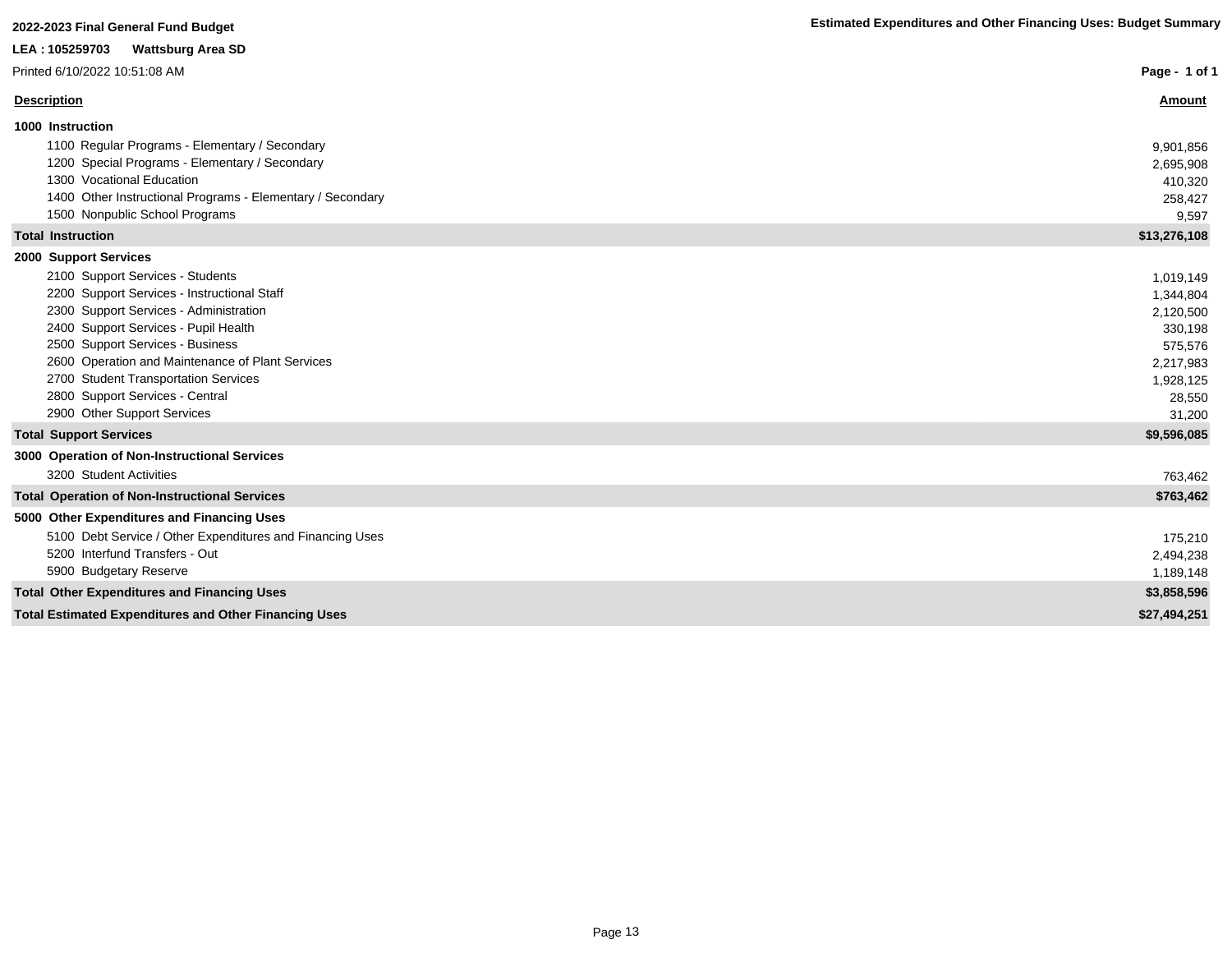| LEA : 105259703<br><b>Wattsburg Area SD</b>                                       |                 |
|-----------------------------------------------------------------------------------|-----------------|
| Printed 6/10/2022 10:51:11 AM                                                     | Page - $1$      |
| <b>Description</b>                                                                | <b>Amount</b>   |
| 1000 Instruction                                                                  |                 |
| 1100 Regular Programs - Elementary / Secondary                                    |                 |
| 100 Personnel Services - Salaries                                                 | 5,055,853       |
| 200 Personnel Services - Employee Benefits                                        | 4,059,808       |
| 300 Purchased Professional and Technical Services                                 | 162,500         |
| 400 Purchased Property Services                                                   | 69,500          |
| 500 Other Purchased Services                                                      | 75,200          |
| 600 Supplies                                                                      | 478,545         |
| 800 Other Objects                                                                 | 450             |
| <b>Total Regular Programs - Elementary / Secondary</b>                            | \$9,901,856     |
| 1200 Special Programs - Elementary / Secondary                                    |                 |
| 100 Personnel Services - Salaries                                                 | 1,058,497       |
| 200 Personnel Services - Employee Benefits                                        | 819,579         |
| 300 Purchased Professional and Technical Services<br>500 Other Purchased Services | 233,372         |
| 600 Supplies                                                                      | 542,810         |
| 800 Other Objects                                                                 | 40,150<br>1,500 |
| <b>Total Special Programs - Elementary / Secondary</b>                            | \$2,695,908     |
| 1300 Vocational Education                                                         |                 |
| 500 Other Purchased Services                                                      | 410,320         |
| <b>Total Vocational Education</b>                                                 | \$410,320       |
| 1400 Other Instructional Programs - Elementary / Secondary                        |                 |
| 100 Personnel Services - Salaries                                                 | 90,993          |
| 200 Personnel Services - Employee Benefits                                        | 70,634          |
| 500 Other Purchased Services                                                      | 96,800          |
| Total Other Instructional Programs - Elementary / Secondary                       | \$258,427       |
| 1500 Nonpublic School Programs                                                    |                 |
| 300 Purchased Professional and Technical Services                                 | 9,597           |
| <b>Total Nonpublic School Programs</b>                                            | \$9,597         |
| <b>Total Instruction</b>                                                          | \$13,276,108    |
| 2000 Support Services                                                             |                 |
| 2100 Support Services - Students                                                  |                 |
| 100 Personnel Services - Salaries                                                 | 533,239         |
| 200 Personnel Services - Employee Benefits                                        | 430,210         |
| 300 Purchased Professional and Technical Services<br>500 Other Purchased Services | 9,000           |
| 600 Supplies                                                                      | 400             |
| 800 Other Objects                                                                 | 45,900<br>400   |
| <b>Total Support Services - Students</b>                                          | \$1,019,149     |
| 2200 Support Services - Instructional Staff                                       |                 |
| 100 Personnel Services - Salaries                                                 | 387,892         |
| 200 Personnel Services - Employee Benefits                                        | 380,679         |

300 Purchased Professional and Technical Services 75,700

I

I

I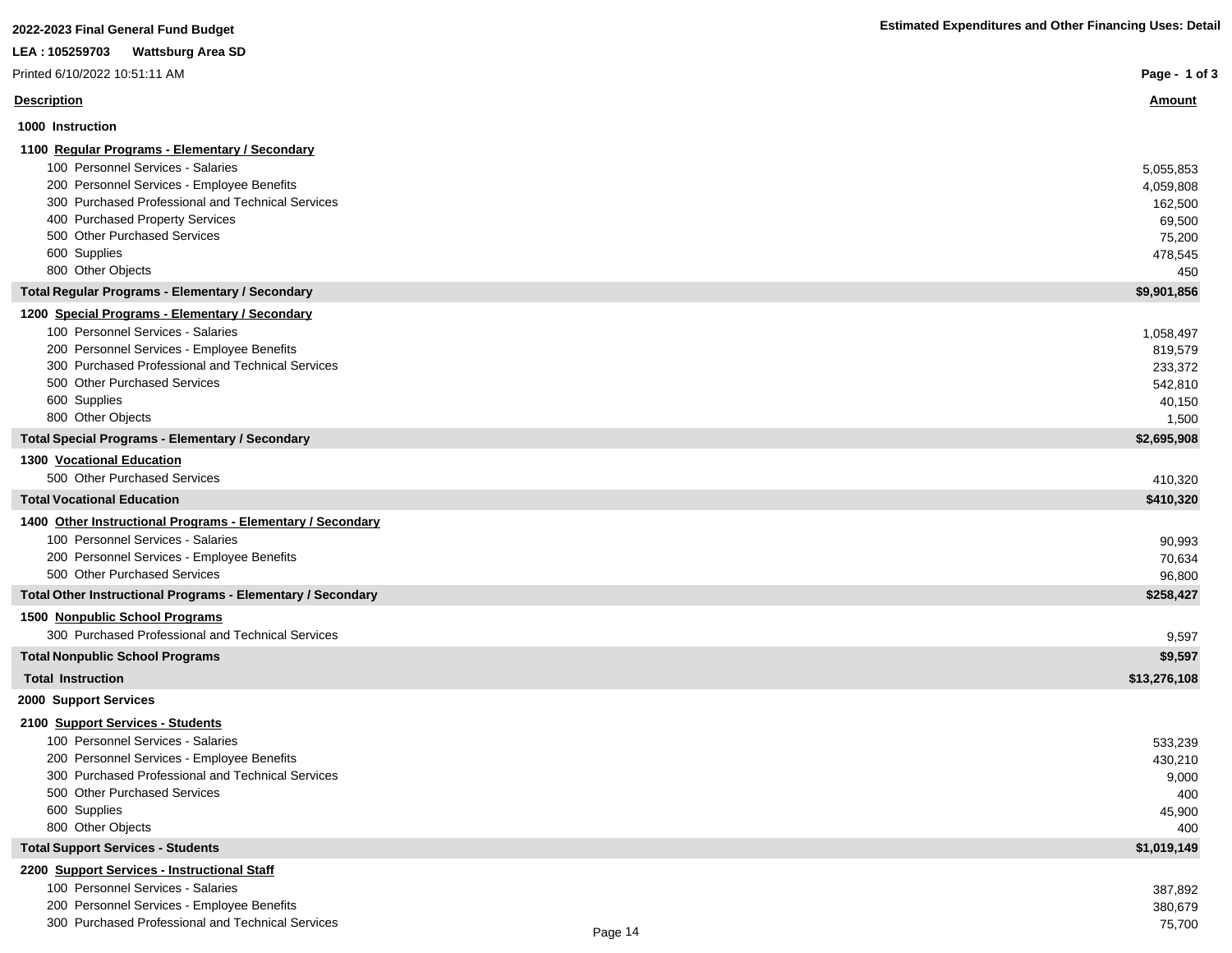# **2022-2023 Final General Fund Budget Estimated Expenditures and Other Financing Uses: Detail LEA : 105259703 Wattsburg Area SD**

| Printed 6/10/2022 10:51:11 AM                                   | Page - 2 of 3    |
|-----------------------------------------------------------------|------------------|
| <b>Description</b>                                              | <u>Amount</u>    |
| 400 Purchased Property Services                                 | 223,000          |
| 500 Other Purchased Services                                    | 41,477           |
| 600 Supplies                                                    | 235,956          |
| 800 Other Objects                                               | 100              |
| <b>Total Support Services - Instructional Staff</b>             | \$1,344,804      |
| 2300 Support Services - Administration                          |                  |
| 100 Personnel Services - Salaries                               | 1,035,081        |
| 200 Personnel Services - Employee Benefits                      | 838,635          |
| 300 Purchased Professional and Technical Services               | 113,500          |
| 500 Other Purchased Services                                    | 83,534           |
| 600 Supplies                                                    | 37,550           |
| 800 Other Objects                                               | 12,200           |
| <b>Total Support Services - Administration</b>                  | \$2,120,500      |
| 2400 Support Services - Pupil Health                            |                  |
| 100 Personnel Services - Salaries                               | 175,451          |
| 200 Personnel Services - Employee Benefits                      | 143,427          |
| 300 Purchased Professional and Technical Services               | 6,000            |
| 500 Other Purchased Services                                    | 200              |
| 600 Supplies                                                    | 4,800            |
| 800 Other Objects                                               | 320              |
| <b>Total Support Services - Pupil Health</b>                    | \$330,198        |
| 2500 Support Services - Business                                |                  |
| 100 Personnel Services - Salaries                               | 261,471          |
| 200 Personnel Services - Employee Benefits                      | 217,094          |
| 300 Purchased Professional and Technical Services               | 4,500            |
| 400 Purchased Property Services                                 | 6,200            |
| 500 Other Purchased Services                                    | 13,511           |
| 600 Supplies                                                    | 68,300           |
| 800 Other Objects                                               | 4,500            |
| <b>Total Support Services - Business</b>                        | \$575,576        |
| 2600 Operation and Maintenance of Plant Services                |                  |
| 100 Personnel Services - Salaries                               | 764,935          |
| 200 Personnel Services - Employee Benefits                      | 527,598          |
| 300 Purchased Professional and Technical Services               | 60,500           |
| 400 Purchased Property Services<br>500 Other Purchased Services | 333,800          |
| 600 Supplies                                                    | 76,150           |
| 700 Property                                                    | 444,300<br>7,500 |
| 800 Other Objects                                               | 3,200            |
| <b>Total Operation and Maintenance of Plant Services</b>        | \$2,217,983      |
| 2700 Student Transportation Services                            |                  |
| 500 Other Purchased Services                                    | 1,928,125        |
|                                                                 |                  |
| <b>Total Student Transportation Services</b>                    | \$1,928,125      |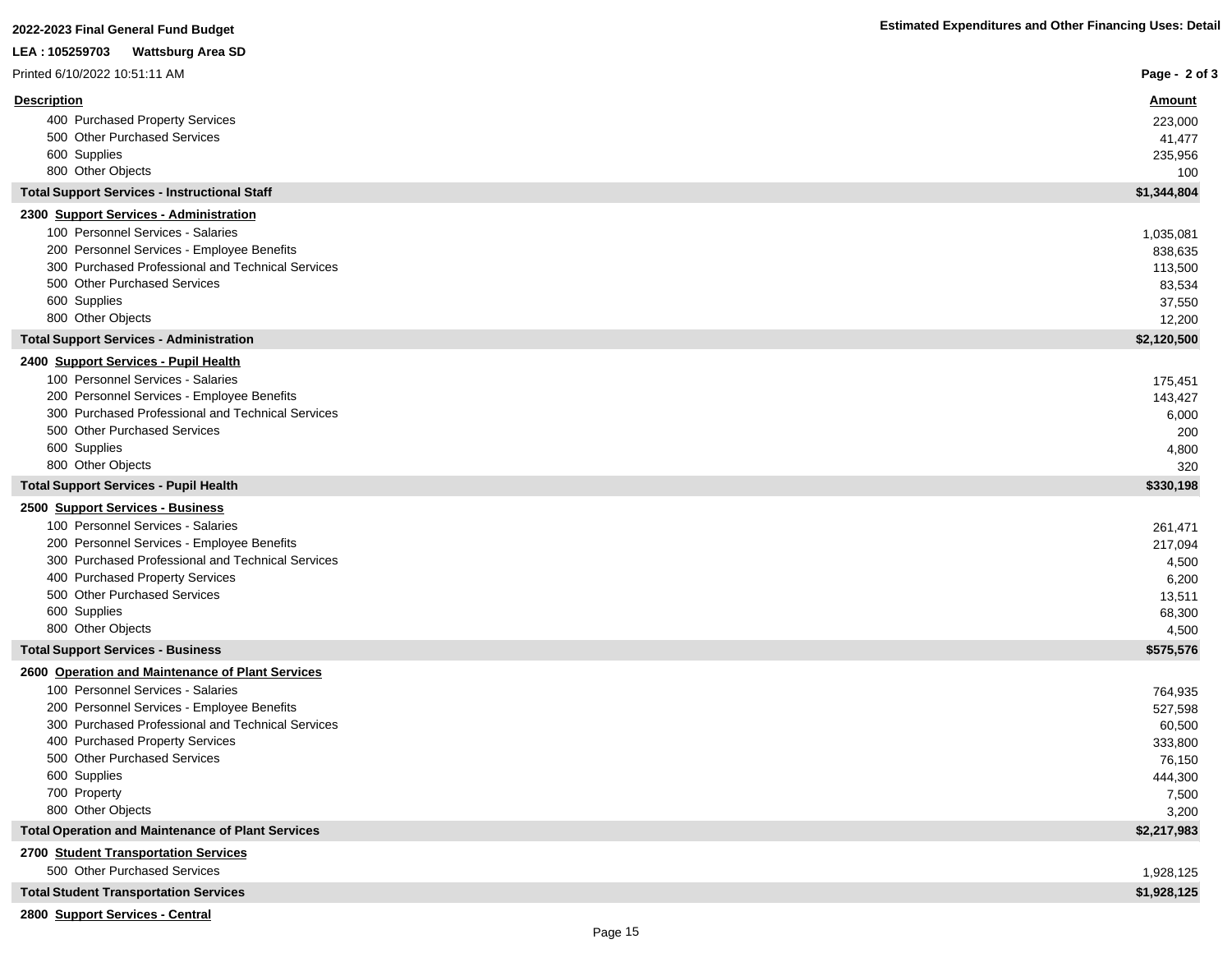| zvzz-zvzy i iliai Ocherar i and Dauget                                                          |                   |
|-------------------------------------------------------------------------------------------------|-------------------|
| LEA : 105259703<br><b>Wattsburg Area SD</b>                                                     |                   |
| Printed 6/10/2022 10:51:11 AM                                                                   | Page - 3 of 3     |
| <b>Description</b>                                                                              | <u>Amount</u>     |
| 200 Personnel Services - Employee Benefits                                                      | 20,000            |
| 300 Purchased Professional and Technical Services                                               | 8,050             |
| 500 Other Purchased Services                                                                    | 500               |
| <b>Total Support Services - Central</b>                                                         | \$28,550          |
| 2900 Other Support Services                                                                     |                   |
| 500 Other Purchased Services                                                                    | 31,200            |
| <b>Total Other Support Services</b>                                                             | \$31,200          |
| <b>Total Support Services</b>                                                                   | \$9,596,085       |
| 3000 Operation of Non-Instructional Services                                                    |                   |
| <b>3200 Student Activities</b>                                                                  |                   |
| 100 Personnel Services - Salaries                                                               | 343,672           |
| 200 Personnel Services - Employee Benefits<br>300 Purchased Professional and Technical Services | 165,830<br>78,435 |
| 400 Purchased Property Services                                                                 | 10,200            |
| 500 Other Purchased Services                                                                    | 70,000            |
| 600 Supplies                                                                                    | 77,600            |
| 800 Other Objects                                                                               | 17,725            |
| <b>Total Student Activities</b>                                                                 | \$763,462         |
| <b>Total Operation of Non-Instructional Services</b>                                            | \$763,462         |
| 5000 Other Expenditures and Financing Uses                                                      |                   |
| 5100 Debt Service / Other Expenditures and Financing Uses                                       |                   |
| 800 Other Objects                                                                               | 35,210            |
| 900 Other Uses of Funds                                                                         | 140,000           |
| Total Debt Service / Other Expenditures and Financing Uses                                      | \$175,210         |
| 5200 Interfund Transfers - Out                                                                  |                   |
| 900 Other Uses of Funds                                                                         | 2,494,238         |
| <b>Total Interfund Transfers - Out</b>                                                          | \$2,494,238       |
| 5900 Budgetary Reserve                                                                          |                   |
| 800 Other Objects                                                                               | 1,189,148         |
| <b>Total Budgetary Reserve</b>                                                                  | \$1,189,148       |
| <b>Total Other Expenditures and Financing Uses</b>                                              | \$3,858,596       |
| <b>TOTAL EXPENDITURES</b>                                                                       | \$27,494,251      |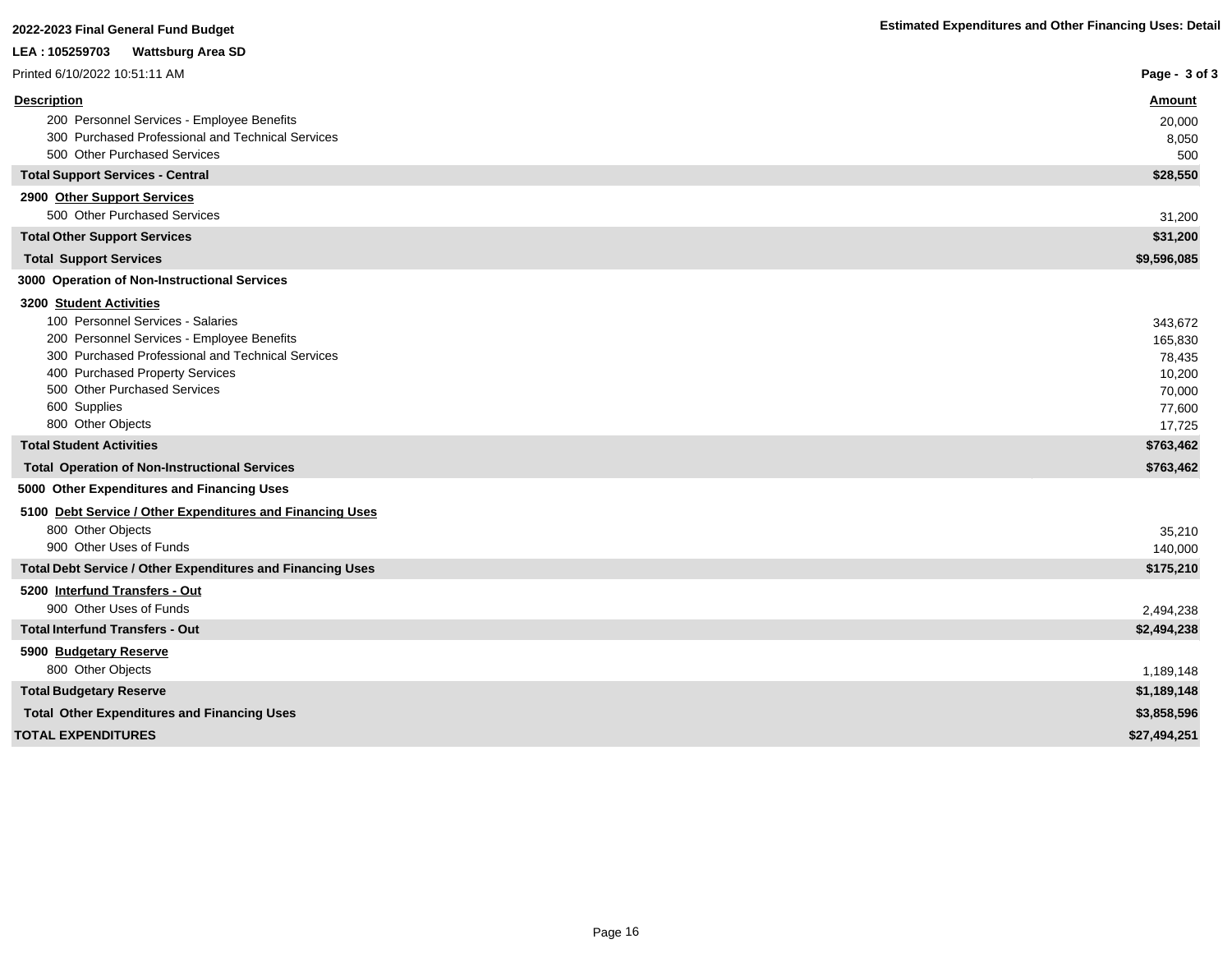| 2022-2023 Final General Fund Budget                          |                     | <b>Schedule Of Cash And Investments (CAIN)</b> |
|--------------------------------------------------------------|---------------------|------------------------------------------------|
| LEA: 105259703<br><b>Wattsburg Area SD</b>                   |                     |                                                |
| Printed 6/10/2022 10:51:12 AM                                |                     | Page - 1 of 2                                  |
| <b>Cash and Short-Term Investments</b>                       | 06/30/2022 Estimate | 06/30/2023 Projection                          |
| <b>General Fund</b>                                          | 5,400,000           | 3,900,000                                      |
| Public Purpose (Expendable) Trust Fund                       |                     |                                                |
| Other Comptroller-Approved Special Revenue Funds             |                     |                                                |
| Athletic / School-Sponsored Extra Curricular Activities Fund |                     |                                                |
| Capital Reserve Fund - § 690, §1850                          |                     |                                                |
| Capital Reserve Fund - § 1431                                |                     |                                                |
| Other Capital Projects Fund                                  |                     |                                                |
| Debt Service Fund                                            |                     |                                                |
| Food Service / Cafeteria Operations Fund                     | 480,000             | 350,000                                        |
| <b>Child Care Operations Fund</b>                            |                     |                                                |
| Other Enterprise Funds                                       |                     |                                                |
| Internal Service Fund                                        |                     |                                                |
| Private Purpose Trust Fund                                   |                     |                                                |
| <b>Investment Trust Fund</b>                                 |                     |                                                |
| Pension Trust Fund                                           |                     |                                                |
| <b>Activity Fund</b>                                         |                     |                                                |
| Other Agency Fund                                            |                     |                                                |

| Total Cash and Short-Term Investments  | \$5,880,000         | \$4,250,000           |
|----------------------------------------|---------------------|-----------------------|
| <u> Long-Term Investments</u>          | 06/30/2022 Estimate | 06/30/2023 Projection |
| General Fund                           |                     |                       |
| Public Purpose (Expendable) Trust Fund |                     |                       |

Other Comptroller-Approved Special Revenue Funds Athletic / School-Sponsored Extra Curricular Activities Fund Capital Reserve Fund - § 690, §1850 Capital Reserve Fund - § 1431 Other Capital Projects Fund Debt Service Fund Food Service / Cafeteria Operations Fund Child Care Operations Fund Other Enterprise Funds Internal Service Fund Private Purpose Trust Fund

Investment Trust Fund

Pension Trust Fund

Permanent Fund

Activity Fund

Other Agency Fund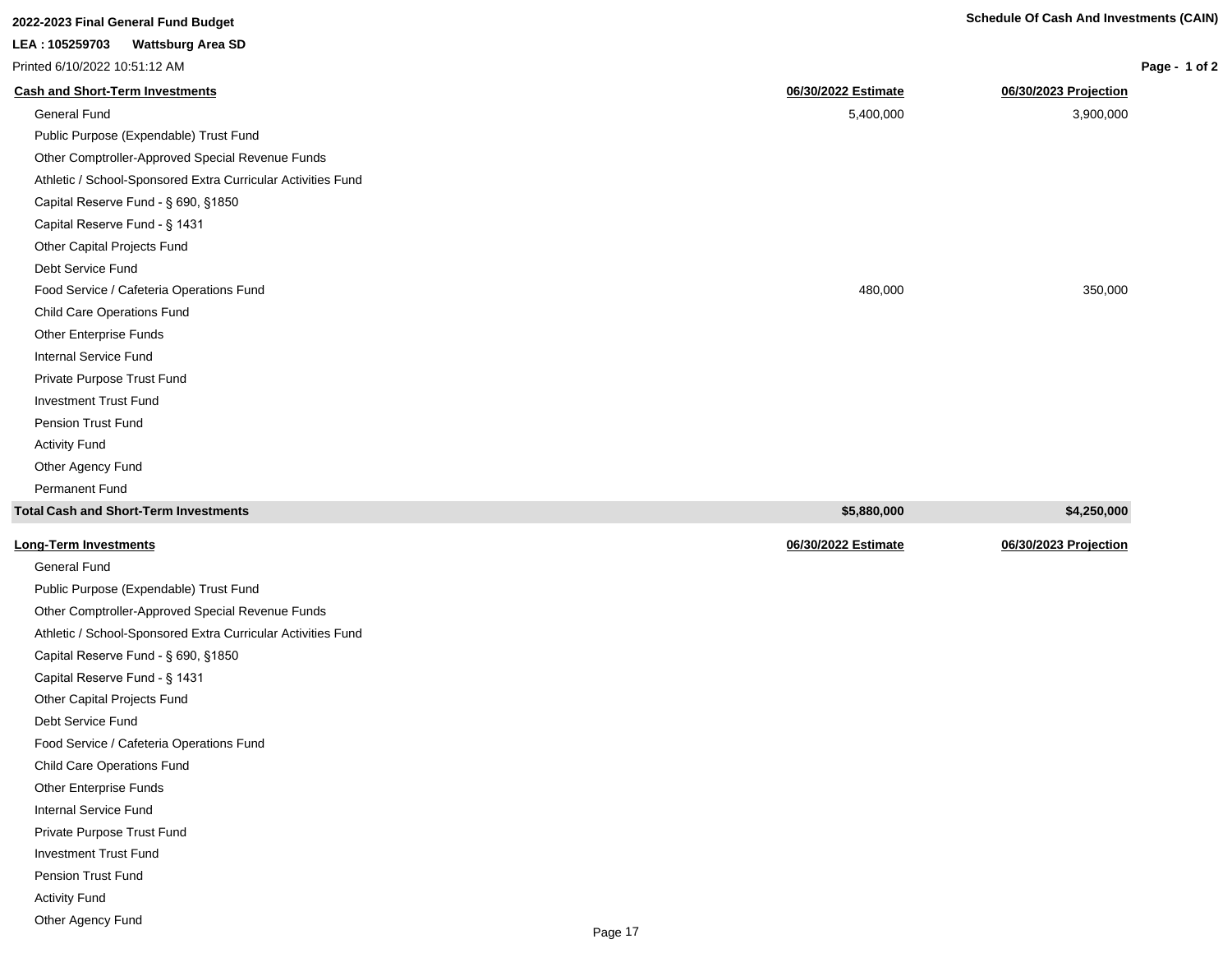| 2022-2023 Final General Fund Budget        |                     | <b>Schedule Of Cash And Investments (CAIN)</b> |                 |
|--------------------------------------------|---------------------|------------------------------------------------|-----------------|
| LEA: 105259703<br><b>Wattsburg Area SD</b> |                     |                                                |                 |
| Printed 6/10/2022 10:51:12 AM              |                     |                                                | Page - $2$ of 2 |
| <b>Long-Term Investments</b>               | 06/30/2022 Estimate | 06/30/2023 Projection                          |                 |
| <b>Permanent Fund</b>                      |                     |                                                |                 |
| <b>Total Long-Term Investments</b>         |                     |                                                |                 |
| <b>TOTAL CASH AND INVESTMENTS</b>          | \$5,880,000         | \$4,250,000                                    |                 |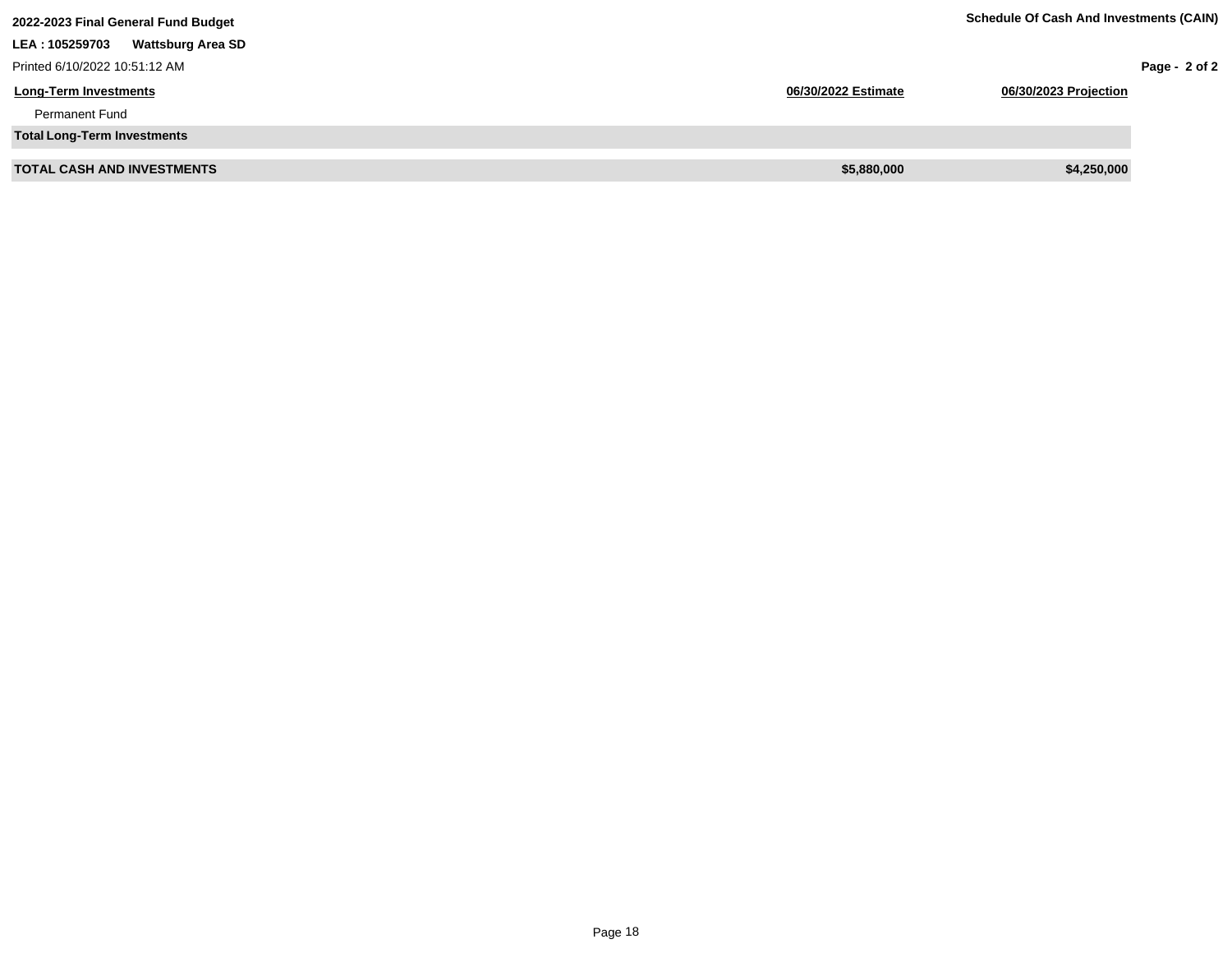| 2022-2023 Final General Fund Budget                                |                     | <b>Schedule Of Indebtedness (DEBT)</b> |                 |
|--------------------------------------------------------------------|---------------------|----------------------------------------|-----------------|
| LEA: 105259703<br><b>Wattsburg Area SD</b>                         |                     |                                        |                 |
| Printed 6/10/2022 10:51:13 AM                                      |                     |                                        | Page - 1 of $6$ |
| Long-Term Indebtedness                                             | 06/30/2022 Estimate | 06/30/2023 Projection                  |                 |
| <b>General Fund</b>                                                |                     |                                        |                 |
| 0510 Bonds Payable                                                 | 23,038,585          | 21,119,882                             |                 |
| 0520 Extended-Term Financing Agreements Payable                    |                     |                                        |                 |
| 0530 Lease-Purchase Obligations                                    | 602,330             | 427,120                                |                 |
| 0540 Accumulated Compensated Absences                              |                     |                                        |                 |
| 0550 Authority Lease Obligations                                   |                     |                                        |                 |
| 0560 Other Post-Employment Benefits (OPEB)                         |                     |                                        |                 |
| 0599 Other Noncurrent Liabilities                                  |                     |                                        |                 |
| <b>Total General Fund</b>                                          | \$23,640,915        | \$21,547,002                           |                 |
| <b>Public Purpose (Expendable) Trust Fund</b>                      |                     |                                        |                 |
| 0510 Bonds Payable                                                 |                     |                                        |                 |
| 0520 Extended-Term Financing Agreements Payable                    |                     |                                        |                 |
| 0530 Lease-Purchase Obligations                                    |                     |                                        |                 |
| 0540 Accumulated Compensated Absences                              |                     |                                        |                 |
| 0550 Authority Lease Obligations                                   |                     |                                        |                 |
| 0560 Other Post-Employment Benefits (OPEB)                         |                     |                                        |                 |
| 0599 Other Noncurrent Liabilities                                  |                     |                                        |                 |
| Total Public Purpose (Expendable) Trust Fund                       |                     |                                        |                 |
| <b>Other Comptroller-Approved Special Revenue Funds</b>            |                     |                                        |                 |
| 0510 Bonds Payable                                                 |                     |                                        |                 |
| 0520 Extended-Term Financing Agreements Payable                    |                     |                                        |                 |
| 0530 Lease-Purchase Obligations                                    |                     |                                        |                 |
| 0540 Accumulated Compensated Absences                              |                     |                                        |                 |
| 0550 Authority Lease Obligations                                   |                     |                                        |                 |
| 0560 Other Post-Employment Benefits (OPEB)                         |                     |                                        |                 |
| 0599 Other Noncurrent Liabilities                                  |                     |                                        |                 |
| Total Other Comptroller-Approved Special Revenue Funds             |                     |                                        |                 |
| Athletic / School-Sponsored Extra Curricular Activities Fund       |                     |                                        |                 |
| 0510 Bonds Payable                                                 |                     |                                        |                 |
| 0520 Extended-Term Financing Agreements Payable                    |                     |                                        |                 |
| 0530 Lease-Purchase Obligations                                    |                     |                                        |                 |
| 0540 Accumulated Compensated Absences                              |                     |                                        |                 |
| 0550 Authority Lease Obligations                                   |                     |                                        |                 |
| 0560 Other Post-Employment Benefits (OPEB)                         |                     |                                        |                 |
| 0599 Other Noncurrent Liabilities                                  |                     |                                        |                 |
| Total Athletic / School-Sponsored Extra Curricular Activities Fund |                     |                                        |                 |
| Capital Reserve Fund - § 690, §1850                                |                     |                                        |                 |

0510 Bonds Payable

0520 Extended-Term Financing Agreements Payable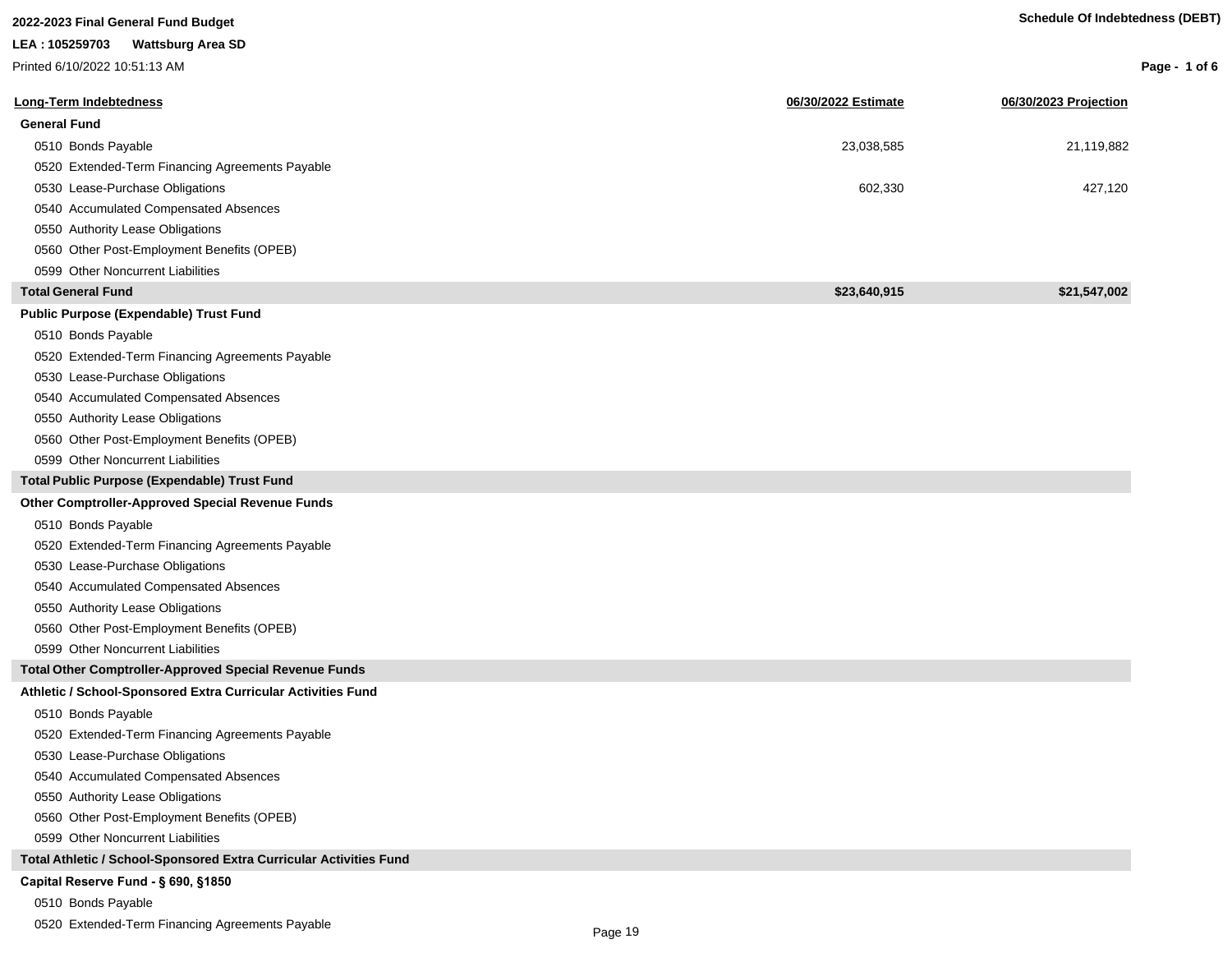# **2022-2023 Final General Fund Budget Schedule Of Indebtedness (DEBT)**

#### **LEA : 105259703 Wattsburg Area SD**

Printed 6/10/2022 10:51:13 AM

#### **Long-Term Indebtedness 06/30/2022 Estimate 06/30/2023 Projection**

0530 Lease-Purchase Obligations

0540 Accumulated Compensated Absences

0550 Authority Lease Obligations

0560 Other Post-Employment Benefits (OPEB)

0599 Other Noncurrent Liabilities

#### **Total Capital Reserve Fund - § 690, §1850**

#### Capital Reserve Fund - § 1431

0510 Bonds Payable

0520 Extended-Term Financing Agreements Payable

0530 Lease-Purchase Obligations

0540 Accumulated Compensated Absences

#### 0550 Authority Lease Obligations

0560 Other Post-Employment Benefits (OPEB)

0599 Other Noncurrent Liabilities

### **Total Capital Reserve Fund - § 1431**

#### **Other Capital Projects Fund**

0510 Bonds Payable

0520 Extended-Term Financing Agreements Payable

0530 Lease-Purchase Obligations

0540 Accumulated Compensated Absences

0550 Authority Lease Obligations

0560 Other Post-Employment Benefits (OPEB)

0599 Other Noncurrent Liabilities

#### **Total Other Capital Projects Fund**

#### **Debt Service Fund**

0510 Bonds Payable

0520 Extended-Term Financing Agreements Payable

0530 Lease-Purchase Obligations

0540 Accumulated Compensated Absences

0550 Authority Lease Obligations

0560 Other Post-Employment Benefits (OPEB)

0599 Other Noncurrent Liabilities

#### **Total Debt Service Fund**

#### **Food Service / Cafeteria Operations Fund**

0510 Bonds Payable

0520 Extended-Term Financing Agreements Payable

0530 Lease-Purchase Obligations

0540 Accumulated Compensated Absences

0550 Authority Lease Obligations

**Page - 2 of 6**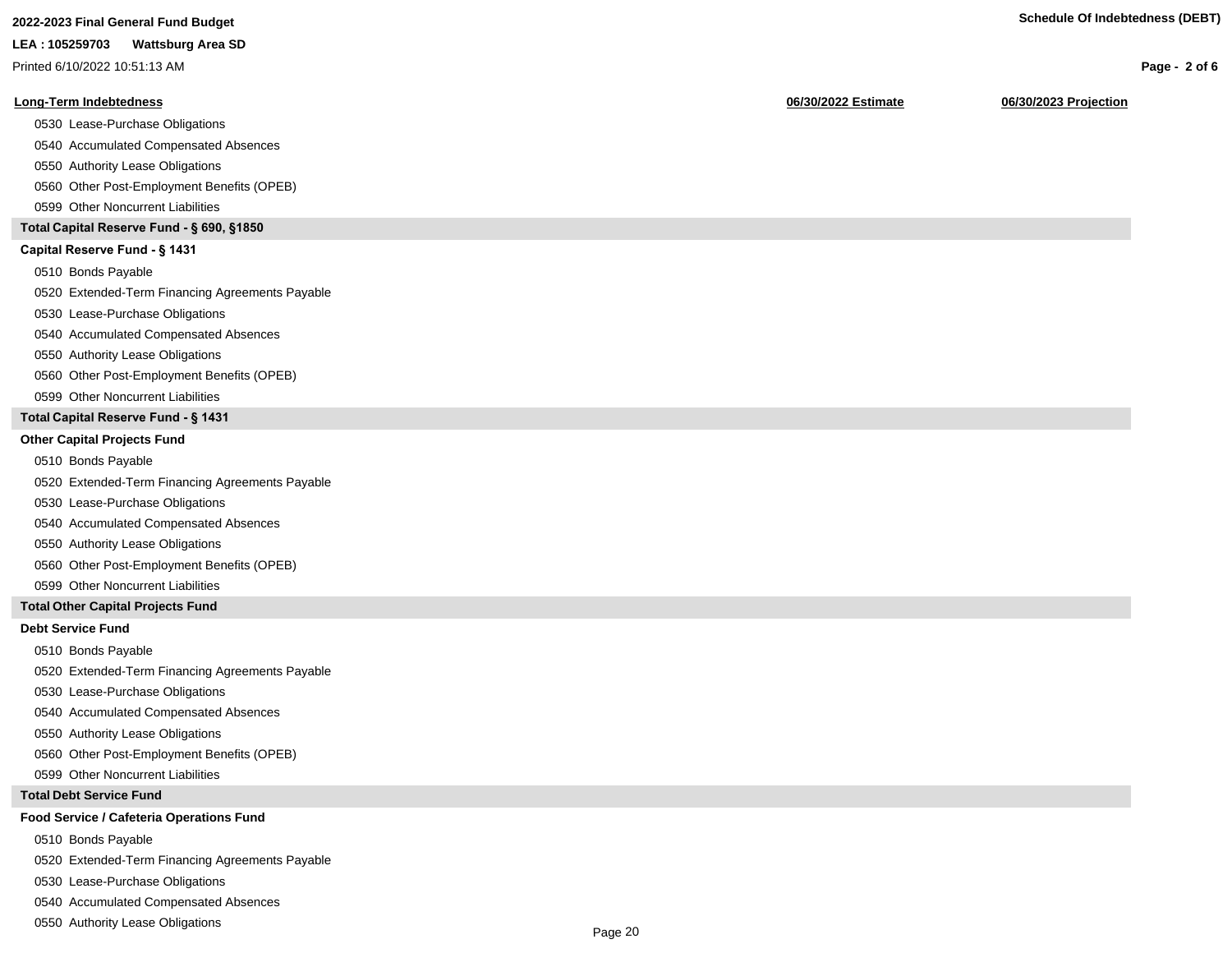**Page - 3 of 6**

#### **LEA : 105259703 Wattsburg Area SD**

Printed 6/10/2022 10:51:13 AM

#### **Long-Term Indebtedness 06/30/2022 Estimate 06/30/2023 Projection**

0560 Other Post-Employment Benefits (OPEB)

0599 Other Noncurrent Liabilities

### **Total Food Service / Cafeteria Operations Fund**

#### **Child Care Operations Fund**

0510 Bonds Payable

0520 Extended-Term Financing Agreements Payable

- 0530 Lease-Purchase Obligations
- 0540 Accumulated Compensated Absences
- 0550 Authority Lease Obligations
- 0560 Other Post-Employment Benefits (OPEB)
- 0599 Other Noncurrent Liabilities

#### **Total Child Care Operations Fund**

#### **Other Enterprise Funds**

- 0510 Bonds Payable
- 0520 Extended-Term Financing Agreements Payable
- 0530 Lease-Purchase Obligations
- 0540 Accumulated Compensated Absences
- 0550 Authority Lease Obligations
- 0560 Other Post-Employment Benefits (OPEB)
- 0599 Other Noncurrent Liabilities

#### **Total Other Enterprise Funds**

#### **Internal Service Fund**

- 0510 Bonds Payable
- 0520 Extended-Term Financing Agreements Payable
- 0530 Lease-Purchase Obligations
- 0540 Accumulated Compensated Absences
- 0550 Authority Lease Obligations
- 0560 Other Post-Employment Benefits (OPEB)
- 0599 Other Noncurrent Liabilities

#### **Total Internal Service Fund**

### **Private Purpose Trust Fund**

- 0510 Bonds Payable
- 0520 Extended-Term Financing Agreements Payable
- 0530 Lease-Purchase Obligations
- 0540 Accumulated Compensated Absences
- 0550 Authority Lease Obligations
- 0560 Other Post-Employment Benefits (OPEB)
- 0599 Other Noncurrent Liabilities

## **Total Private Purpose Trust Fund**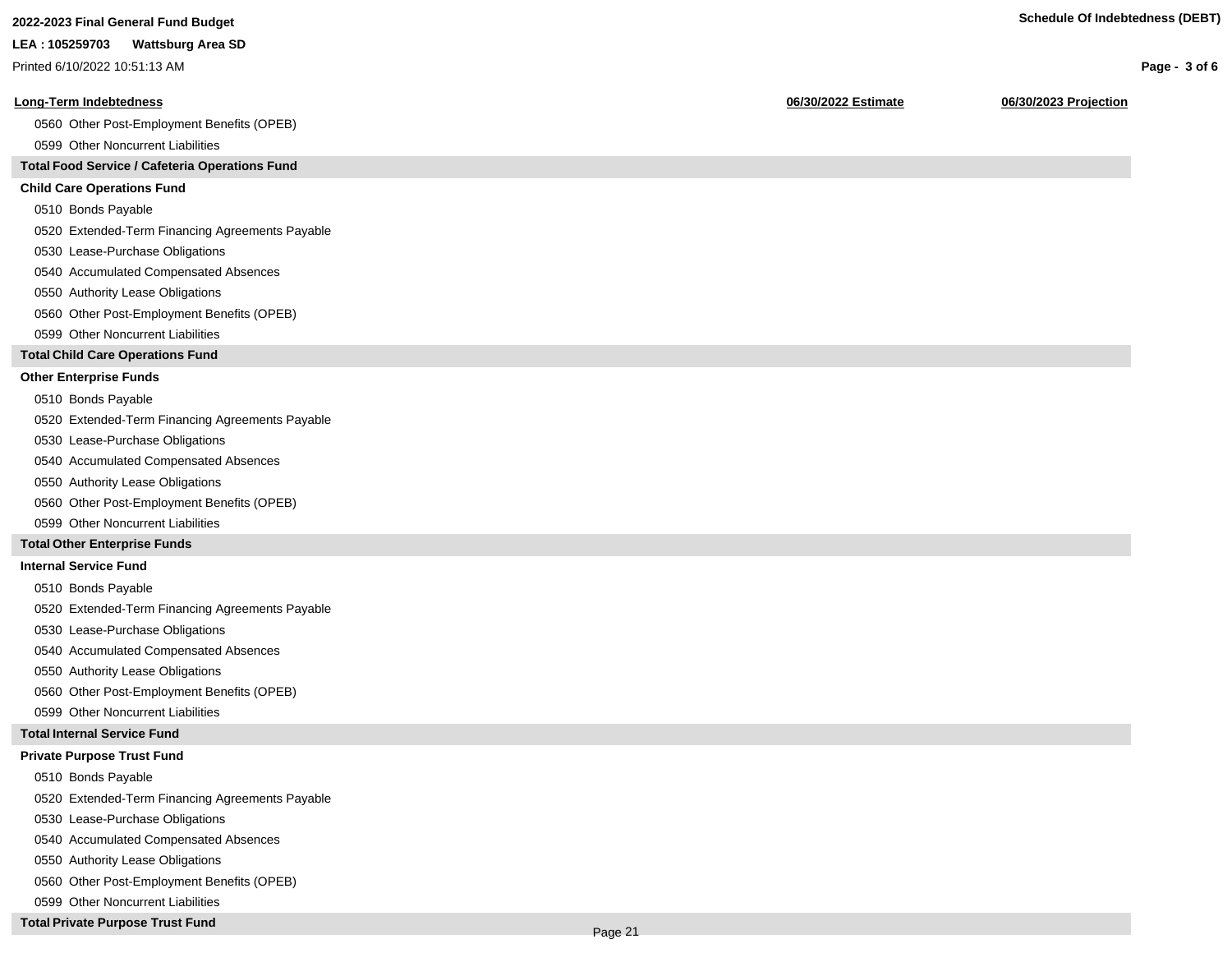# **2022-2023 Final General Fund Budget Schedule Of Indebtedness (DEBT)**

#### **LEA : 105259703 Wattsburg Area SD**

Printed 6/10/2022 10:51:13 AM

#### **Long-Term Indebtedness 06/30/2022 Estimate 06/30/2023 Projection**

### **Investment Trust Fund**

- 0510 Bonds Payable
- 0520 Extended-Term Financing Agreements Payable
- 0530 Lease-Purchase Obligations
- 0540 Accumulated Compensated Absences
- 0550 Authority Lease Obligations
- 0560 Other Post-Employment Benefits (OPEB)
- 0599 Other Noncurrent Liabilities

#### **Total Investment Trust Fund**

#### **Pension Trust Fund**

#### 0510 Bonds Payable

0520 Extended-Term Financing Agreements Payable

- 0530 Lease-Purchase Obligations
- 0540 Accumulated Compensated Absences
- 0550 Authority Lease Obligations
- 0560 Other Post-Employment Benefits (OPEB)
- 0599 Other Noncurrent Liabilities

#### **Total Pension Trust Fund**

#### **Activity Fund**

- 0510 Bonds Payable
- 0520 Extended-Term Financing Agreements Payable
- 0530 Lease-Purchase Obligations
- 0540 Accumulated Compensated Absences
- 0550 Authority Lease Obligations
- 0560 Other Post-Employment Benefits (OPEB)
- 0599 Other Noncurrent Liabilities

#### **Total Activity Fund**

#### **Other Agency Fund**

- 0510 Bonds Payable
- 0520 Extended-Term Financing Agreements Payable
- 0530 Lease-Purchase Obligations
- 0540 Accumulated Compensated Absences
- 0550 Authority Lease Obligations
- 0560 Other Post-Employment Benefits (OPEB)
- 0599 Other Noncurrent Liabilities

#### **Total Other Agency Fund**

#### **Permanent Fund**

- 0510 Bonds Payable
- 0520 Extended-Term Financing Agreements Payable

**Page - 4 of 6**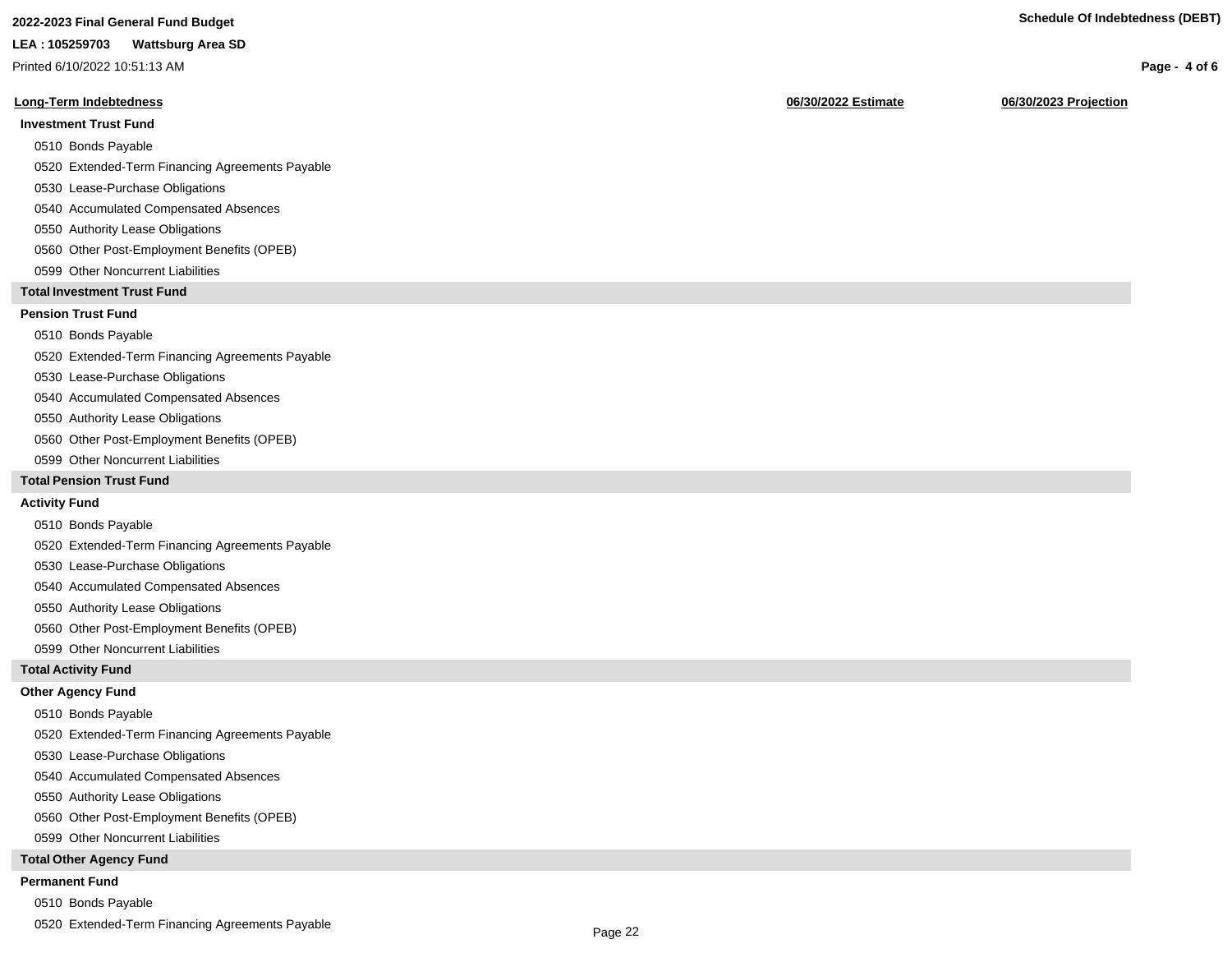| 2022-2023 Final General Fund Budget        |                     | Schedule Of Indebtedness (DEBT) |
|--------------------------------------------|---------------------|---------------------------------|
| LEA: 105259703<br><b>Wattsburg Area SD</b> |                     |                                 |
| Printed 6/10/2022 10:51:13 AM              |                     | Page - $5$ of 6                 |
| Long-Term Indebtedness                     | 06/30/2022 Estimate | 06/30/2023 Projection           |
| 0530 Lease-Purchase Obligations            |                     |                                 |
| 0540 Accumulated Compensated Absences      |                     |                                 |
| 0550 Authority Lease Obligations           |                     |                                 |
| 0560 Other Post-Employment Benefits (OPEB) |                     |                                 |
| 0599 Other Noncurrent Liabilities          |                     |                                 |
| <b>Total Permanent Fund</b>                |                     |                                 |
| <b>Total Long-Term Indebtedness</b>        | \$23,640,915        | \$21,547,002                    |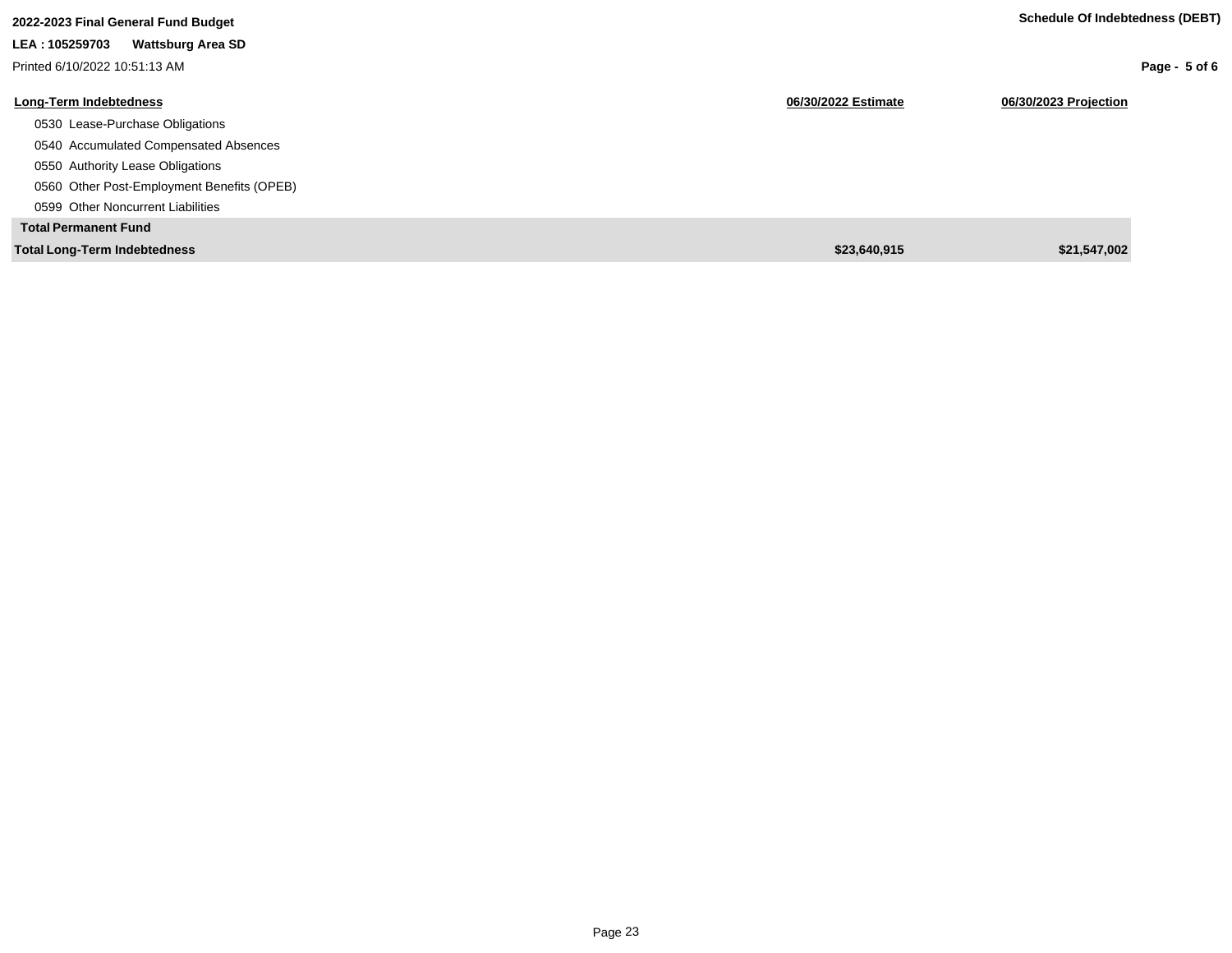**Page - 6 of 6**

# **2022-2023 Final General Fund Budget Schedule Of Indebtedness (DEBT)**

# **LEA : 105259703 Wattsburg Area SD**

Printed 6/10/2022 10:51:13 AM

# **Short-Term Payables 06/30/2022 Estimate 06/30/2023 Projection**

| \$23,640,915 | \$21,547,002 |
|--------------|--------------|
|              |              |